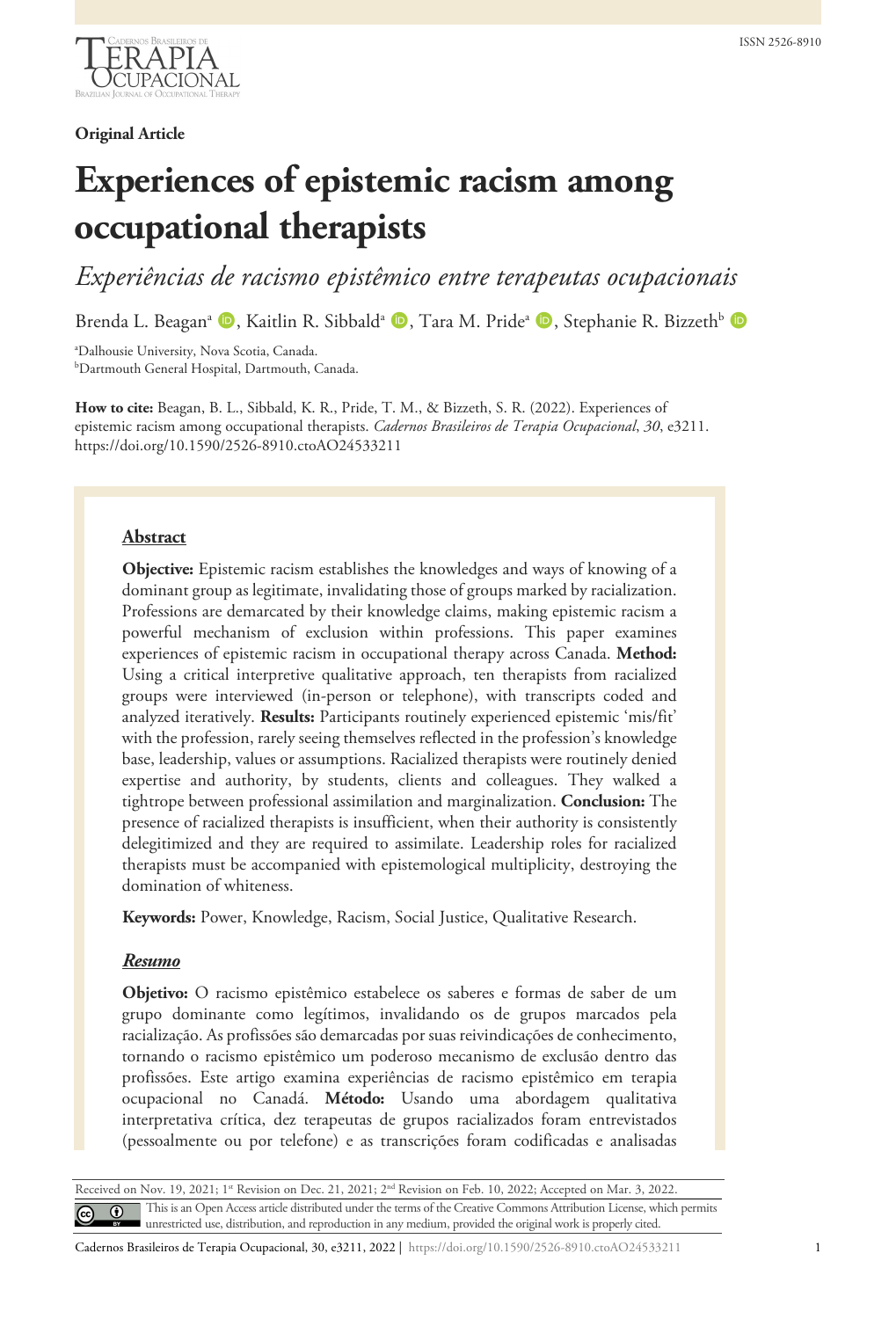indutivamente. **Resultados:** Os participantes vivenciam rotineiramente o "desajuste" epistêmico com a profissão, raramente se vendo refletidos na base de conhecimento, liderança, valores ou suposições da profissão. Os terapeutas ocupacionais racializados eram rotineiramente negados a perícia e autoridade, por alunos, clientes e colegas. Eles caminharam na corda bamba entre a assimilação profissional e a marginalização. **Conclusão:** A presença de terapeutas ocupacionais racializados é insuficiente, sendo sua autoridade consistentemente deslegitimada e eles são obrigados a assimilar a ordem vigente. Os papéis de liderança para terapeutas ocupacionais racializados devem ser acompanhados de multiplicidade epistemológica, destruindo a dominação da branquitude.

**Palavras-chave:** Poder, Conhecimento, Racismo, Justiça Social, Pesquisa Qualitativa.

# **Introduction**

Despite the fact that white supremacy permeates the sociopolitical economy of Canada (DiAngelo, 2017), many institutions have developed policies, procedures and position statements to hinder/redress/reduce racism (e.g. Canadian Association of Occupational Therapists, 2020). Too often, these address individual, overt comments or acts of racism, leaving untouched the broader, more complex systemic and institutional racism. Epistemic racism is a particular form of systemic racism, in which the ways of knowing and forms of knowledge considered legitimate are those of a dominant group, rendering all others inferior. It is particularly difficult to tackle, as dominant ways of knowing become rendered 'natural', inevitable, the only possible valid way to know. Yet it is a profoundly important aspect of racism, undermining the authority of racialized and Indigenous knowers and knowledges, through the guise of 'objective neutrality', thus distorting their lives and experiences. Canada does not collect race-based data, but existing national census data suggest 'visible minority' individuals make up 13.7% of occupational therapists compared with 22.3% of the overall population (Statistics Canada, 2016). In this paper we explore the experiences of ten non-Indigenous racialized occupational therapists across Canada, with a focus on epistemic racism. We ask how racism operates through processes of knowing, through what knowledges and knowers are valued and devalued, what expertise is respected or dismissed, what competence and credibility are presumed or undermined.

## **Background**

## **Epistemic racism**

Racialization is the social process of categorizing groups hierarchically by constructing some perceived racial differences as significant and others as insignificant (Miles & Brown, 2003). 'Races' are social constructs given meaning through racism, a system of oppressive social power relations rooted in history and operating at many levels, through multiple social structures and institutions, as well as through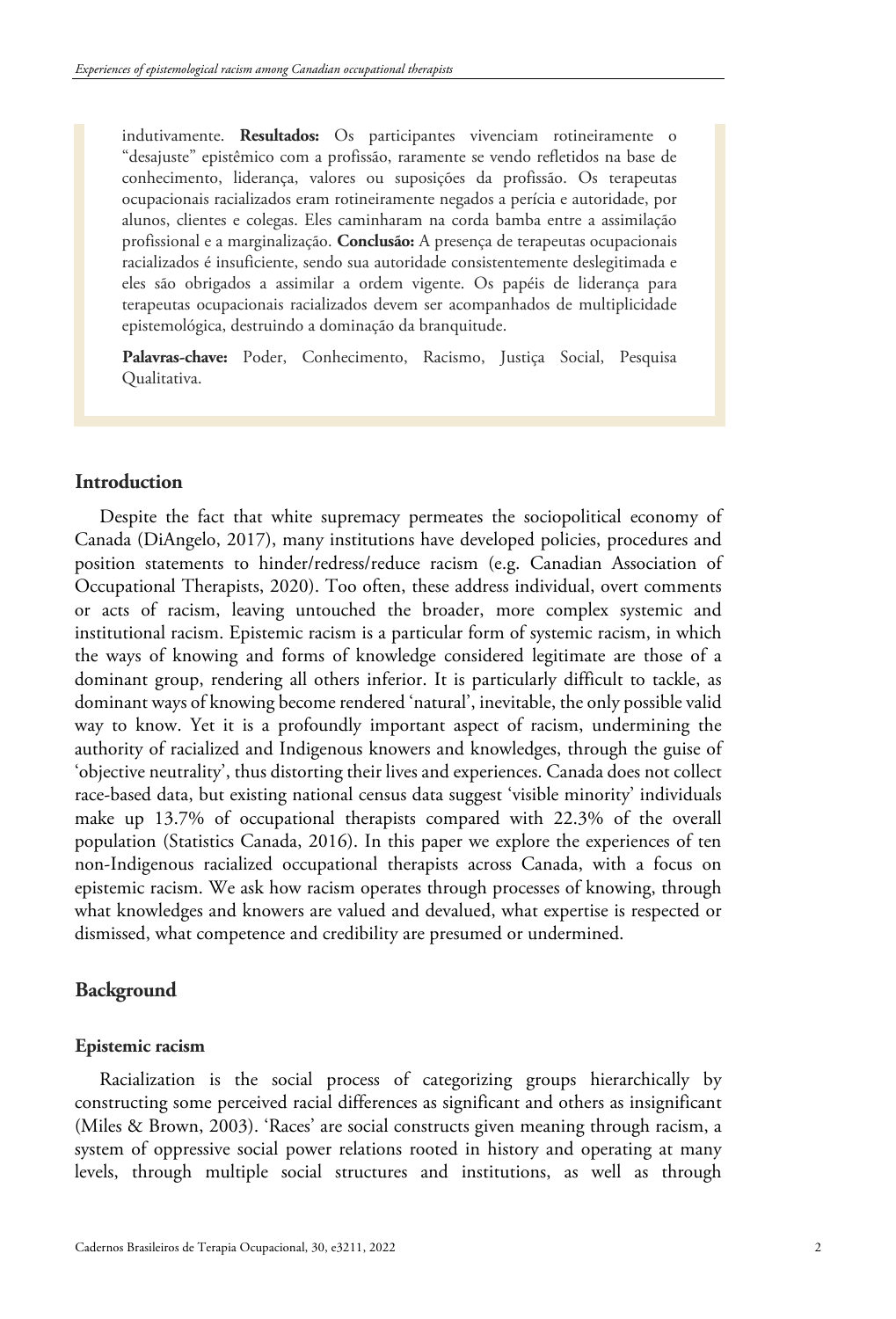interpersonal interactions (Miles & Brown, 2003). Here, then, we use the term 'racialized groups' to disrupt the representation of 'races' as natural and inevitable, while highlighting that the construction of not only racial hierarchies, but even racial groups themselves is a thoroughly social process. Structural racism refers to broad social patterns of inequitable access to and advantage through social resources; it means the way a society structures relations and activities is shaped by, and in turn reproduces, race-based inequities. In part structural racism operates through ideologies that cast racialized people – people of colour – as lesser, marginal, inferior, and portray social inequities as the normal, inevitable outcome of this inferiority (Miles & Brown, 2003). Epistemic racism is one distinct component of structural racism (Kubota, 2020), and the focus of this paper.

Epistemology refers to a theory of knowledge, defining what can be known, what counts as legitimate knowledge, what ways of knowing are considered valid, and who can be considered an authoritative knower (Collins, 2000). We employ epistemic racism, then, referring to dominance of the knowledge systems of one group over others, groups differentiated by racialization. In the global North, this differentiation is marked by white supremacy, the presumed superiority of white people and their/our ways as normative standards for humanness (DiAngelo, 2017). White supremacy is a legacy of colonialism, slavery, and racialized capitalism, embodied in contemporary forms of sociopolitical governance. It is expressed in such commonplace ideas as 'meritocracy,' 'natural' racial differences, cultural explanations for inequities, 'colour-blindness', and liberal notions that equality already exists (Bonilla-Silva, 2006).

Epistemic racism establishes white ways of knowing, white knowledges, as the only legitimate knowledges or ways of knowing, requiring all other groups to assimilate or face exclusion and marginalization (Almeida, 2015; Kubota, 2020; LaChaud, 2020). This kind of epistemic hegemony, in which alternative ways of knowing are invalidated or erased, proceeds in part through "[...] the disqualification of the social agents that operate according to such knowledges" (Santos, 2014, p. 243). In short, dismissing alternative *knowers*, as well as knowledges. A form of epistemic violence (Spivak, 1988), or epistemic oppression (Dotson, 2014), epistemic racism is grounded in unequal, hierarchical social relations, and includes not just the content of knowledges deemed valid, but also ways of communicating, expressing and formulating ideas (Santos, 2014). We deliberately employ the plural form 'knowledges' throughout this paper to signal that there exists always a multiplicity of knowledge forms, content, and ways of knowing, with some dominant and some subordinated or even erased. If it is jarring grammatically, that is an intended disruption to the epistemological hegemony of dominant authoritative knowledges.

### **Epistemic racism in occupational therapy**

All knowledge claims "bear the fingerprints of the communities that produce them" (Harding, 1993, p. 57).

Over the past two decades, scholars in occupational therapy around the world have begun to name the epistemological biases which taint the knowledge claims of occupational therapy, challenging the pretense of neutral objectivity (a 'view from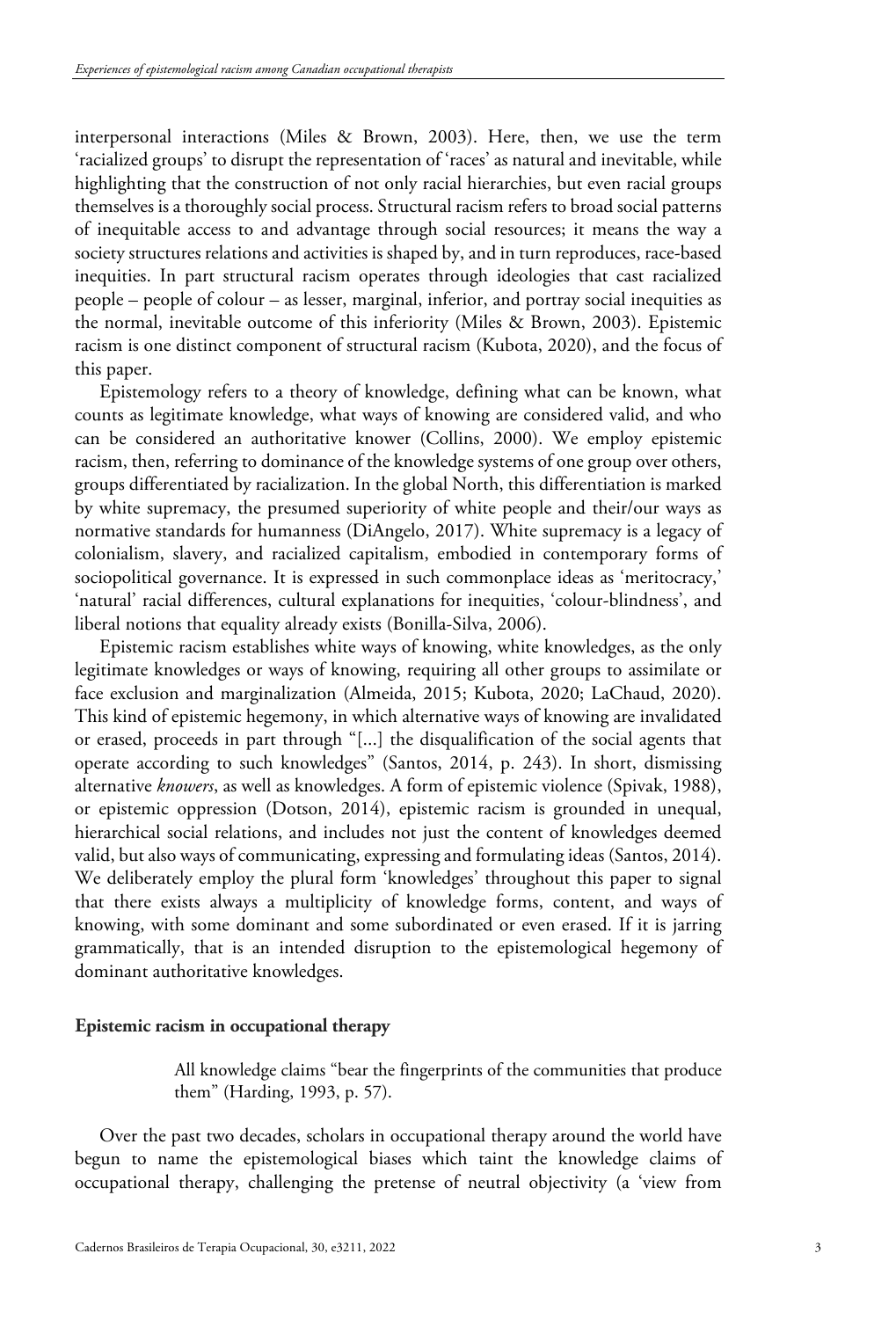nowhere'). Iwama (2003) was among the first to publicly identify how the dominance of Western epistemologies marginalizes Eastern cosmologies. He questioned notions of the separability of self from surrounding world; the primacy of individualism, rationality, self-determination and linearity; and the perceptions of human agency embedded in linking doing with being and becoming. This Western/Northern conceptual dominance (or theoretical imperialism [Hammell, 2011]) has resulted in "significant deficiencies" in occupational therapy models and theories, such as disregarding occupations centered on belonging or communal well-being (Hammell, 2015, p. 719). The 'fingerprints' (Harding, 1993) on the knowledge claims of occupational therapy are white and Western/Northern.

Internationally, scholars from the Global South have clearly demonstrated the "cognitive colonization" (Córdoba, 2020, p. 1373), or "colonization of knowledge" (Silvestrini et al., 2019, p. 936) through which Eurocentric occupational therapy knowledge claims from the Global North/West move from situated knowing to pretenses of universality. In so doing, the epistemologies of other peoples and places are rendered non-existent (Córdoba, 2020). The cultural imposition of a logic of neoliberal capitalism, with its emphases on productivity, independence and technical-rational governance, depoliticizes 'social problems' casting them as matters of individual enablement rather than the need for social transformation (Farias & Lopes, 2020; Córdoba, 2020; Silvestrini et al., 2019). This monocultural imperialism casts Northern/Western ways of knowing in occupational therapy as universal ways of knowing, even when speaking and writing about cultural and political differences (Santos & Spesny, 2016). Algado (2016) warns that exporting theories and models of practice that are situated knowledges, emerging from excessively wealthy nations ("[...] as a consequence of savage capitalism and neoliberalism" [Córdoba, 2020, p. 1370]), risks having them become at best irrelevant, at worst agents of oppression.

In Indigenous contexts in Canada, scholars have identified how core occupational therapy concepts such as the meaning of play, developmental milestones, and independence are infused with Western colonial bias (Gerlach et al., 2014). Even the deficit model often employed in occupational may completely contradict the strengthsbased approaches of many Indigenous Peoples (Gerlach, 2018). The very tools and assessments available to therapists embody white, Western cultural norms and ways of thinking (Hunter & Pride, 2021; White & Beagan, 2020). Gibson (2020) has documented countless small and large ways 'mainstream' occupational therapy misaligns with Indigenous epistemologies, from perceptions of wellbeing to evaluation processes.

In Canada, Grenier (2020) has documented how white supremacy is implicated in the epistemological foundations of occupational therapy. The nation was created through building a political economy based on colonial genocide and displacement of Indigenous Peoples. Capitalist colonial expansion was accomplished in part through racialized labour, including African-heritage slaves and indentured servants, as well as Chinese labourers. Occupational therapy was founded and developed by white Western women in the early 1900s, embodying that racialized hierarchy:

> Occupational therapy helped to reinforce who was seen as the epitome of the moral, rational and socially useful human, as well as whom healthcare was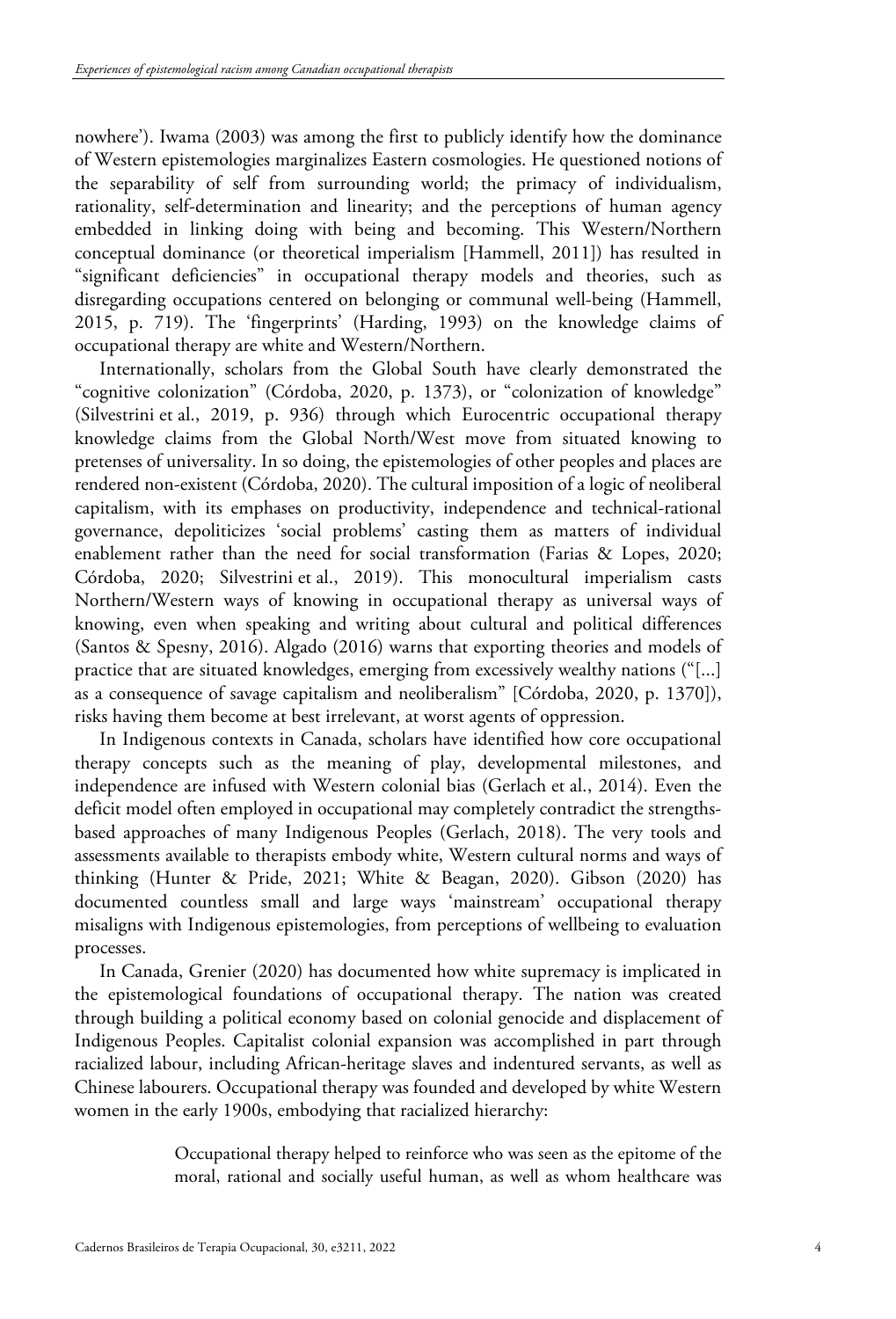inherently intended for. Entwined in a healthcare system steeped in anti-Blackness, anti-Indigenous colonial relations and Orientalism, occupational therapy 'grew up' contributing to, and being shaped by, White supremist and racialising ideologies within an already deeply racialised Canadian healthcare system – a key site for the maintenance and reproduction of these racial relationships (Grenier, 2020, p. 637).

Theories, models, frameworks, assessments and interventions remain mired in the epistemologies of settler colonial whiteness. Not surprisingly, the few studies of racialized occupational therapists suggest they find the core values of the profession a poor fit with their own (Beagan & Chacala, 2012; Beagan et al., 2022).

Drawing in part on the work of Critical Race Theorist Charles Mills (2007), Medina argues that when a hermeneutical injustice (an injustice involving meaning-making and conceptual understanding) such as epistemic racism is identified, it is important not to stop there, but rather to interrogate who, how, in what contexts, to purposes, and through what dynamics? He stresses that while such injustices definitely operate at an impersonal structural level – how whiteness infuses pedagogy, curricula, research and so on – it is also important to attend to their "agential components", the ways they operate through everyday interpersonal interactions (Medina, 2017, p. 42). This can help identify individual and collective responsibility for perpetuating racism. In his theorizing about racism and epistemologies, Mills himself focuses on failures to recognize and respect the personhood of another, as part of the relations of dominance and subordination (2007). Epistemic racism not only establishes legitimate and illegitimate knowledges, but also two distinct classes of epistemic agents: knowers and sub-knowers (Pohlhaus Junior, 2017, p. 17). This distinction is maintained in part through devaluing the credibility of some knowers (Dotson, 2014). As Pohlhaus Junior (2017, p. 20) argues, "In such cases, an epistemic agent is unfairly prevented from participating fully within epistemic systems owing to an unfair distribution of epistemic power due to unwarranted credibility deficits and assessments of competency".

In this paper we examine the experiences of non-Indigenous, racialized occupational therapists in Canada, exploring how they experienced epistemological inclusion and exclusion within the profession as routinely taught and practiced. We focus on their experience as racialized knowers, and their observations of the authority granted to racialized knowers. The fact that these are experiences therapists have had within the profession, in their professional roles, does not mean all actors involved are members of the occupational therapy profession; in their professional roles therapists interact with clients and other health professionals too, moments where their epistemic legitimacy may be bolstered or undermined.

# **Methods**

We draw here on a subset of data from a larger qualitative study examining the experiences of health professionals (physicians, nurses, occupational therapists) who selfidentify as disabled, working-class origin, racialized, ethnic minority, and/or minority sexual/gender identity. The experiences of Indigenous professionals will be a later phase of the research, led by an Indigenous therapist, employing Indigenous methodologies.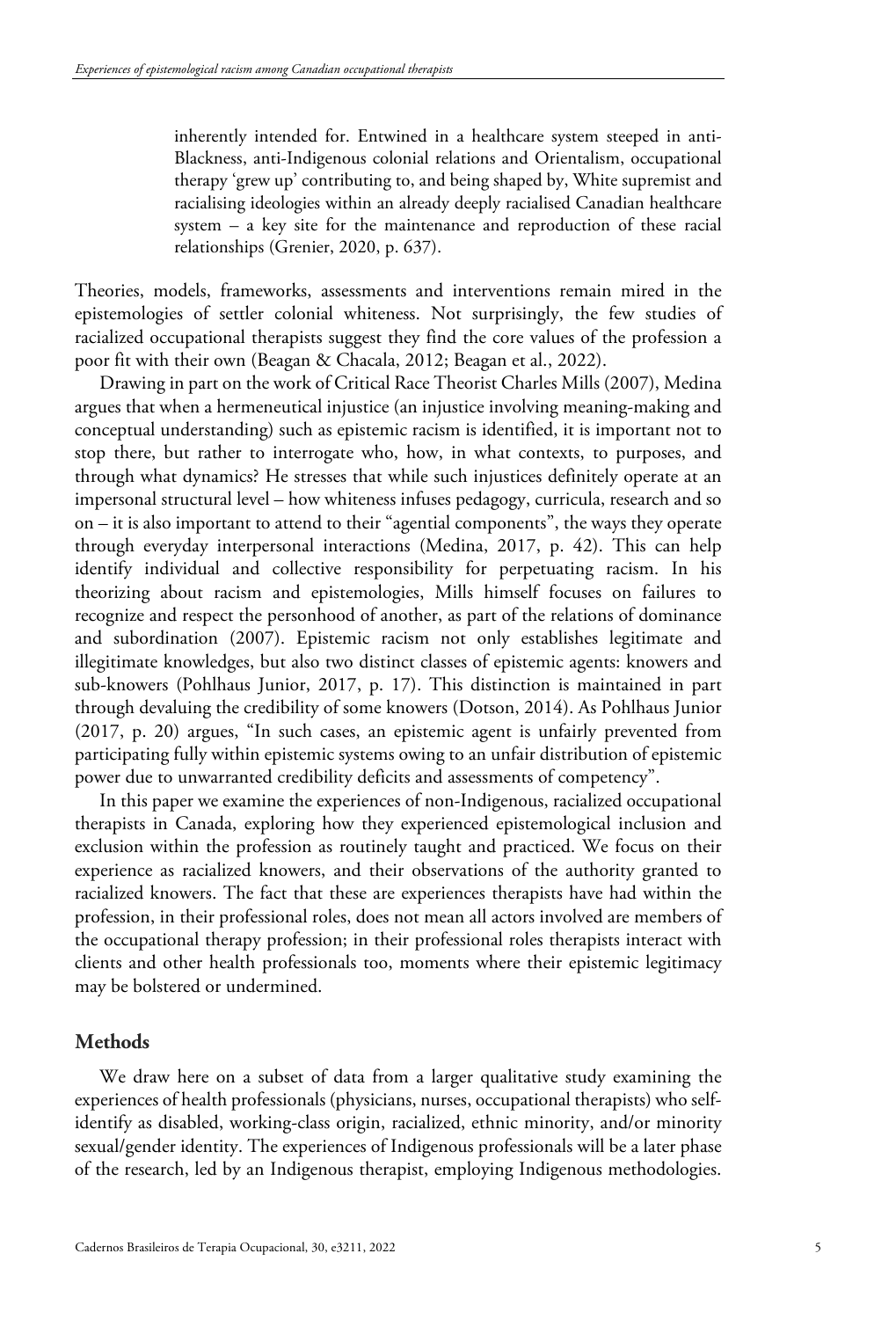The study was approved by three university research ethics boards. Participants were recruited from across Canada, using the professional networks of team members for snowball sampling, as well as posting recruitment information in provincial professional newsletters, and through social media. Those who responded were emailed the study information and consent forms, and their eligibility was confirmed. Participants had to self-identify with one or more of the groups listed above, plus have five years' practice experience, in any field, anywhere in Canada. Anyone who volunteered was accepted.

This paper includes the 10 occupational therapists who self-identified as racialized, some of whom also self-identified with other marginalized groups. Recruitment information explained the study as exploring professionals' experiences of inclusion and exclusion, belonging and marginalization. We drew on the tradition of critical phenomenology, exploring taken-for-granted aspects of everyday life as experienced and interpreted (Moustakas, 1994). We employed a critical interpretive approach, interrogating the conditions, institutions, assumptions and power relations that structure taken-for-granted aspects of everyday life (Ahmed, 2006). While an in-depth phenomenological study might include multiple interviews delving into layers of meaning and experience, this was not a time commitment feasible for busy health professionals. We say 'drawing from' critical phenomenology in the sense of staying relatively open-ended in our interviews, following the lead of participants while striving to elicit their experiences and interpretations.

Individual, in-depth interviews were conducted by phone or in person with participants, exploring belonging and marginality, experiences of oppression, as well as coping and resistance. For example, interview questions asked about experiences such as how the person decided to enter the profession, how they learned what was expected of them as 'a professional,' and when they most and least felt they belonged in professional contexts. All interviewers (n=4) were members of the marginalized social groups we recruited into the study, and most were situated in occupational therapy. Some interviewers were racialized and Indigenous, while some were white. Interviews were typically 60-90 minutes long and often interviewers drew on their own experiences to foster reciprocity with participants. We discussed the interviews weekly, to reflect on immediate impressions and develop ways to deepen reflection.

Interviews were recorded and transcribed verbatim, then coded inductively using ATLAS.ti qualitative data analysis software for ease of team coding and transcript management. Some codes drew from theory and literature, while others were identified through repeatedly reading the data. Iterative analysis moved between compiling coded data and re-reading full transcripts, shifting between theory and data, focusing on codes such as microaggressions, overt hostility, belonging, and coping strategies. While we began the study attuned to matters of racism, the conceptual framework of epistemic racism gradually emerged through ongoing team analysis and discussions about the data, providing an overarching thematic structure for this paper. Weekly team meetings over about 30 months that initially focused on interview strategies, later turned to discussion of data interpretation. Typically, discussions were framed around questions like, "What do you think this participant means when they say…?" Later we shifted more to how we were conceptualizing the codes we were using, whether we needed new codes to capture some aspects of the data, and how codes might need to evolve – being divided as we recognized greater nuance, or collapsed as we recognized a common core (Braun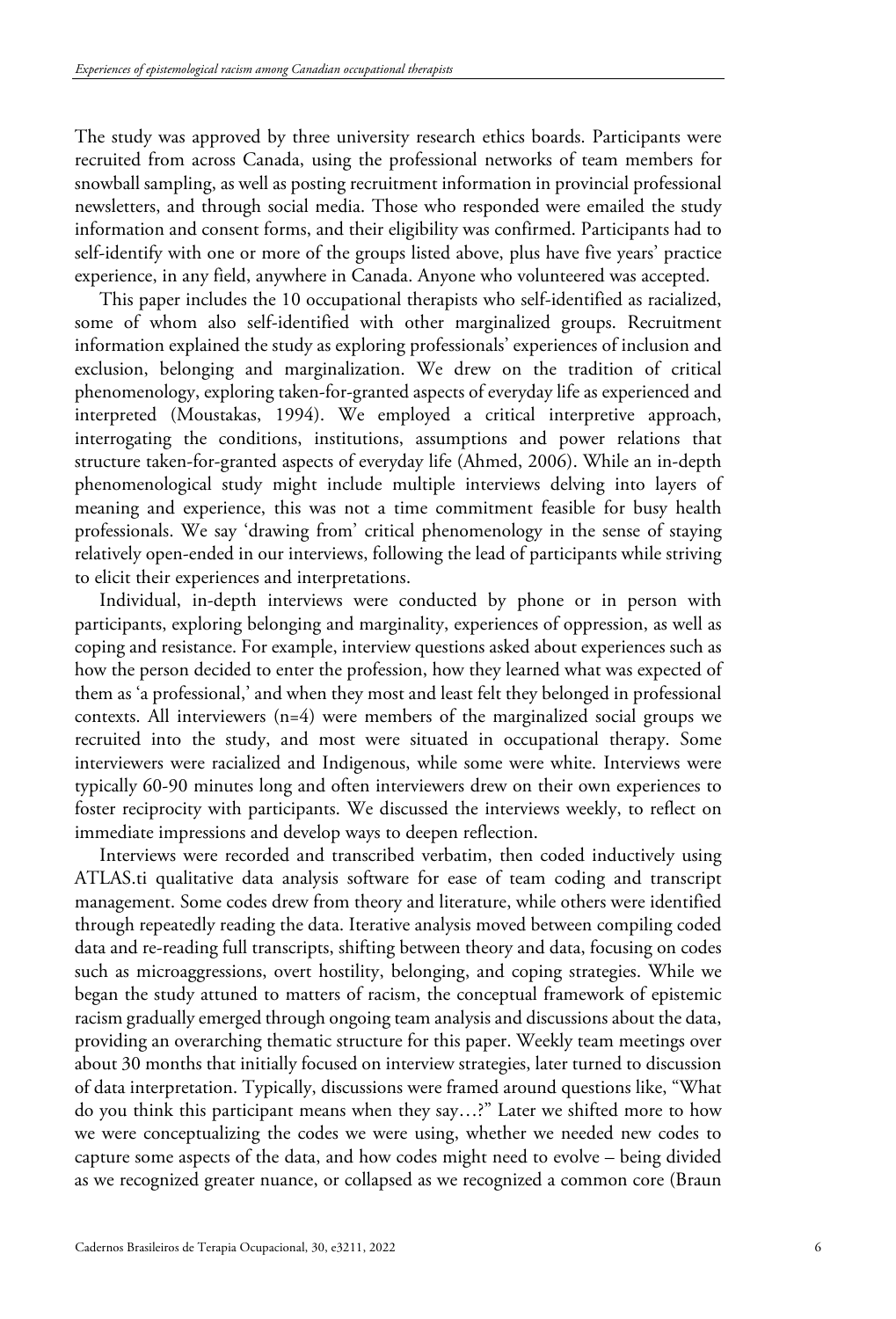& Clarke, 2021). Once we moved into writing, weekly discussions engaged more with theory and various ways to interpret the data.

As we engaged in collective interpretation, drawing in diverse theoretical frameworks and experiential knowledge, we made no attempt to 'bracket' previous knowledge; we take the epistemological stance that all qualitative research is interpretive, rather than bias-free or objective. Lived experience informed every aspect of the research as we strived to mobilize our 'biases' and perspectives to enrich analyses. For individual reflexivity, we interviewed one another at the outset. Collectively, we engaged in 'transpersonal reflexivity' (Dörfler & Stierand, 2020, p. 788), team members "thinking together" so that perceptions, experiences and beliefs became sources of interpretive insight. The bias least likely to have been challenged in our analyses remains the connection all authors have to the profession of occupational therapy.

Quotations were organized and reorganized as sub-themes emerged, then 'cleaned' by removing false starts and filler words like 'um' and 'ah' for readability. While we report demographics (Table 1), we deliberately keep details vague to reduce identifiability.

| Characteristic      | Category               | $N=10$         |
|---------------------|------------------------|----------------|
| Age                 | 30s                    | 6              |
|                     | 40s                    | 3              |
|                     | 50s                    | 1              |
| Years in practice   | $5-9$                  | 5              |
|                     | $10-14$                | $\overline{2}$ |
|                     | 15-19                  | 1              |
|                     | $20+$                  | $\overline{2}$ |
| Location            | Rural/town             | 1              |
|                     | Small/mid-sized city   | 3              |
|                     | Large city             | 6              |
| Practice setting*   | Hospital               | $\overline{4}$ |
|                     | Private practice       | 2              |
|                     | Community              | 6              |
|                     | Academia               | $\overline{2}$ |
| Racialized identity | Black/African Canadian | 3              |
|                     | East Asian             | 3              |
|                     | Southeast Asian        | 1              |
|                     | West Asian             | $\overline{2}$ |
|                     | Latina                 |                |

**Table 1.** Demographics.

\*Totals more than 10 because some practice in multiple settings.

## **Limitations and Rigour**

The study is limited by our having conducted only single interviews with participants on a complex topic. This minimized participant burden, as past experience suggested professionals would be unlikely to commit to more than 60-90 minutes, which was evident when some therapists cut interviews short to return to clinical duties. The study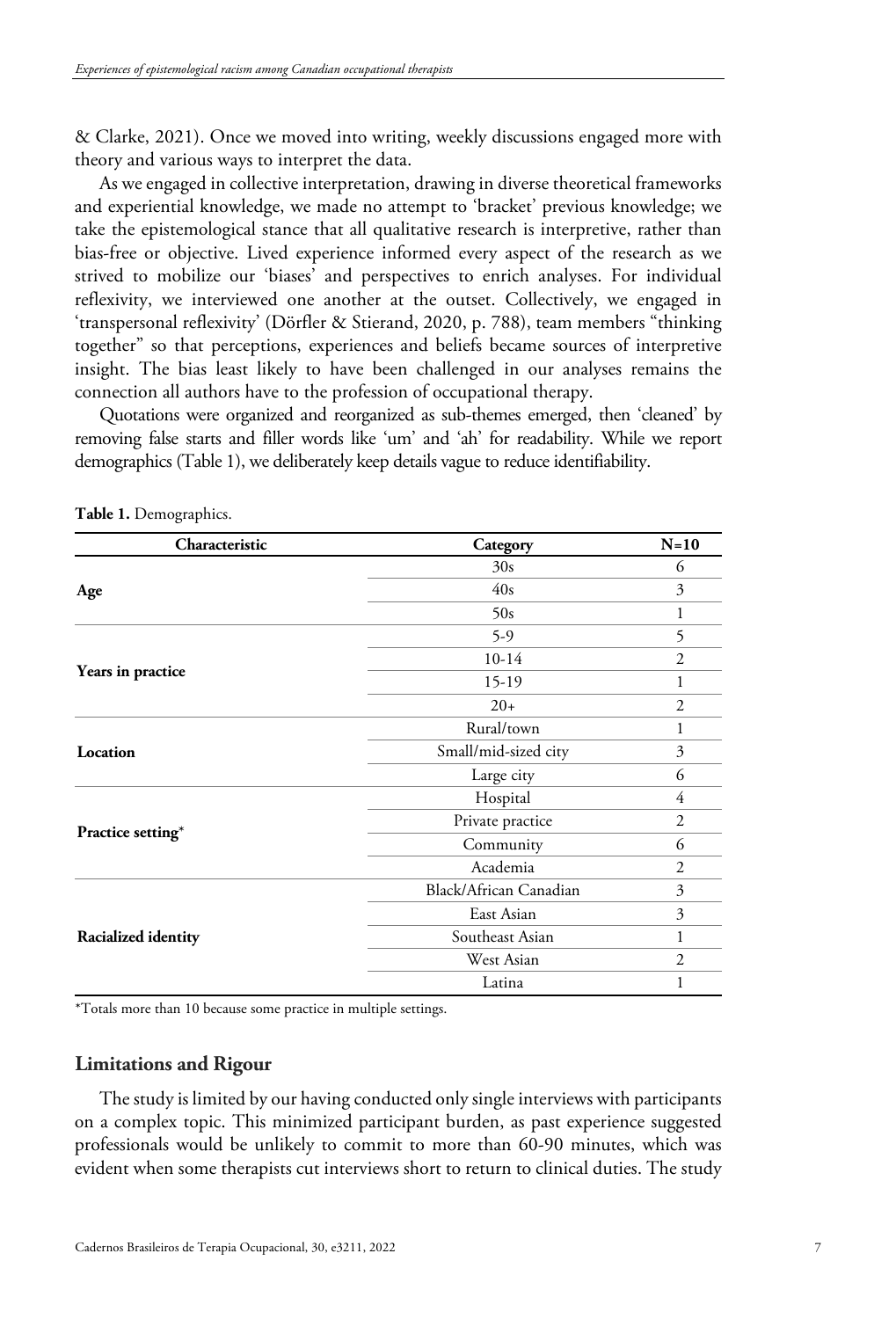is also limited by the heterogeneity of a relatively small sample, including members of several racialized groups. This may gloss over important differences in racism experiences. Though sample heterogeneity did enable exploration of racism across racialized groups, it is often considered an impediment to thematic saturation of data – seen as a gold-standard for rigour in qualitative research (Guest et al., 2006). While the notion of 'information redundancy' is plausible to anyone who has conducted qualitative data collection – we certainly had those moments when we began to hear common narratives in subsequent interviews – we agree with those who argue that data saturation is not really possible in interpretive research, it is a post-positivist holdover (Braun & Clarke, 2021). Data analysis spirals ever deeper, uncovering layers of meaning and interpretation.

Lastly, we did not employ member-checking, as many years of previous experience has shown professionals rarely respond to preliminary analyses, and circulating transcripts alone serves a kind of pseudo-validation (Birt et al., 2016). We did present our preliminary analyses at a national occupational therapy conference, receiving a great deal of affirmation from racialized therapists, which increased our confidence in the resonance of our analyses.

## **Results**

All participants identified as women, from five broad ethno-racial categories (see Table 1). Participants primarily worked in small and large cities, and in community settings. Some were first or second generation Canadians, some had roots in Canada for many generations. Though they all had found ways to survive, even thrive, in the profession, they all also raised experiences and observations regarding epistemic racism: 1. Most concretely, there was lack of representation, particularly in positions of power and authority – expert knowers. 2. The professional expertise and authority of racialized therapists were challenged by students, clients and colleagues. 3. The epistemological dominance of white Western/Northern knowledges in the profession cast racialized professionals as epistemological misfits, the "sub-knowers" (Pohlhaus Junior, 2017) referred to above. 4. Consequently, therapists faced a constrained choice between professional assimilation and resistance.

## **Absence in the profession, particularly in positions of authority**

Almost all participants spoke about being the only, one of the only, or the first student of their racialized group in occupational therapy school. Many were the first and/or only racialized employee at their workplace. The one participant who said there were other Asian students in her program and worked with racialized managers in her workplace, nonetheless noted the absence of racialized faculty when she was in school: "A lot of our professors were white. I don't really remember there being professors of a minority. No, there really wasn't much". Another therapist commented on not seeing herself reflected among faculty, "I just assumed that they were different from me, and that they wouldn't understand me, and my circle and my journey". None of the Black therapists had ever worked with another Black therapist, though among them they had over 50 years of experience. In their workplaces, participants perceived pervasive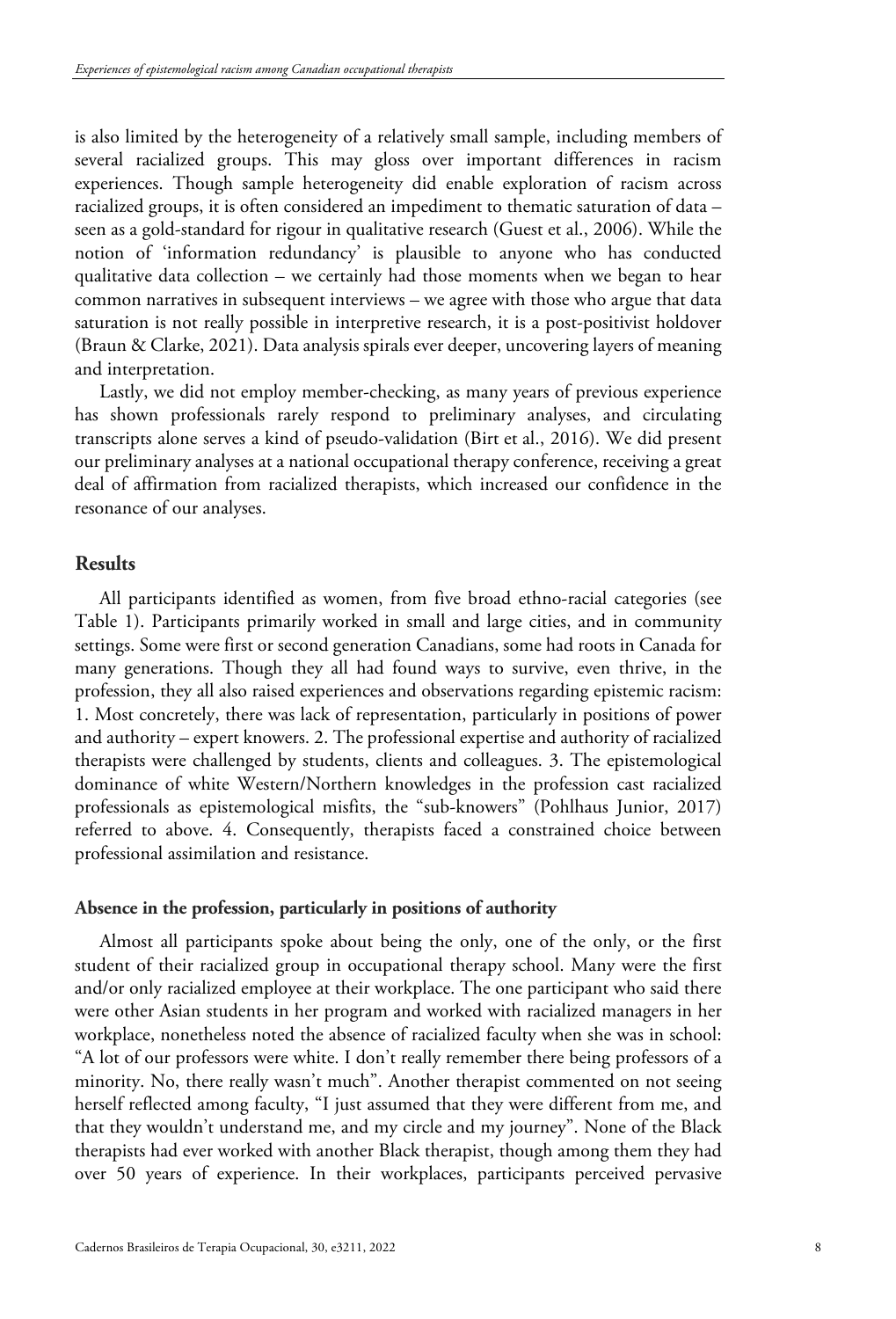whiteness within management circles: "There is no person in leadership or management or a VP role, of a visible minority. None… Not one manager". The sheer absence of racialized people conveys a powerful message about the whiteness of the profession. It builds on, but also reflexively reproduces the tacit understanding of who can be a legitimate professional, a legitimate knower.

Some suggested that as credentials steadily rise for entry to the profession, racialized, Indigenous and low-income applicants are systematically hindered from entry. One participant noted that programs are all full-time and intense, disadvantaging students from all marginalized groups: "Our programs presume an upper-middle-class, full-time, doesn't-need-a-part-time-job, student". A tendency toward problem-based and tutorial learning further disadvantages those who are learning in a second language, or whose cultures discourage speaking out: "I used to be so conscious about my accent… I wasn't able to really concentrate on what I wanted to say, so I was always so anxious … I was a very, very quiet person in the tutorials". Another participant noted that she lost confidence in school, as she saw white, higher-class students navigate the social field with familiar ease, speaking up and appearing to belong. Her knowledge, her ways of knowing were not considered valid, legitimate.

# **Expertise & authority of racialized therapists challenged by others**

If racialized people are disproportionately less-visible in the professions, particularly in positions of power and authority, a predictable consequence may be that those who do occupy professional positions face ongoing challenges to their expertise and authority. In our data such challenges arose from students, clients and colleagues (within and beyond the profession). Such challenges convey a tacit message about who can plausibly be a legitimate knower, a legitimate occupant of this professional role. We term this kind of challenge to their legitimacy epistemic racism because knowledge/knowers are deemed superior/inferior on the basis of racialization.

For example, one therapist in an academic position found some students challenged her in ways white faculty members found surprising. In addition to derogatory comments in class, she received aggressive emails:

> *The types of emails that I'll get from students*… [for] *example an email where someone flat out was*… [being] *aggressive and asking me to justify learning objectives of a course. … I don't want to say question*[ing] *my authority, … but, it was a really weird kind of questioning of my intellect, maybe? … And other faculty saying they've never gotten an email like that.*

She faced "backlash" from students in her course evaluations regarding her religion, which is closely intertwined with her ethno-racial identity. She described a student sitting with his feet up on his desk while consulting with her in class: "You tell me if I'm wrong, but you never put your feet up on a desk, while someone's sitting right across from you. Right? Like, that's just a little on the degrading side". She saw incidents like this this as deliberate disrespect contesting her role as legitimate knower.

Similarly, the professional authority and expertise of racialized occupational therapists were sometimes denied by clients. For Asian participants, authority was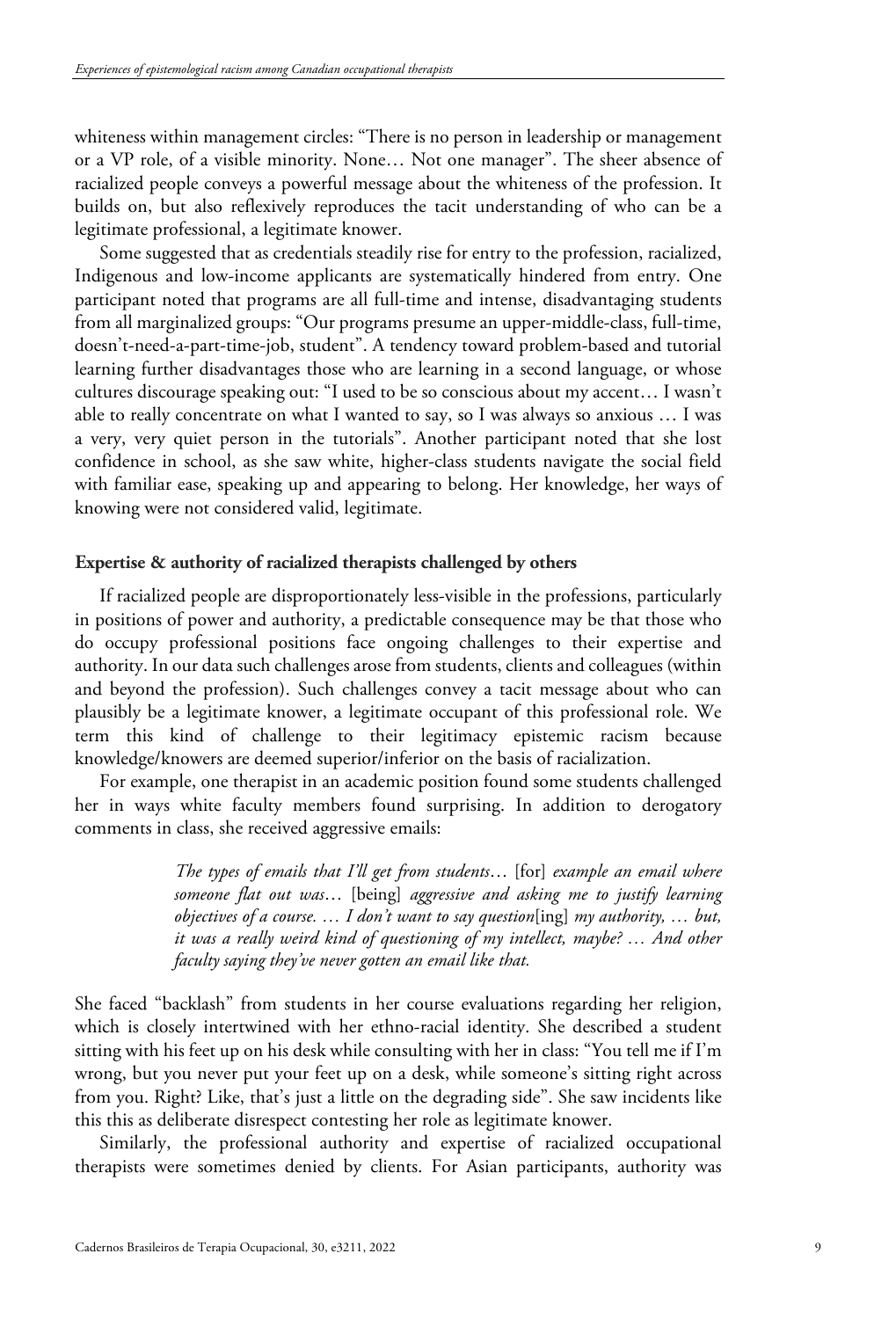routinely undermined by the perception that they looked 'too young' to be health professionals, a distinct intersection of race and gender for Asian women.

> *I'm a small Asian woman and I look really young, maybe they don't take me as seriously… One guy I can think of basically told me to go away, like I don't know what I'm doing or what I'm saying. He was like, 'Well what do you know? You're not a professional. You're just a girl' or whatever. And other people just thought I was like, their granddaughter's daughter, coming in to visit them. They thought I was selling Girl Guide cookies*.

Perceptions of youth may sound like a compliment, but participants were clear that such racialized/gendered comments complicated their work, raising questions about their years of practice experience and suspicions about their credibility.

> *I do get a lot of clients telling me that I look too young to do this job,* [and] *some clients did ask me about my college registration to prove that I'm an actual occupational therapist. So I have gotten that a lot too… One client had* [condition] *and I was there to do a home assessment, and while I was doing the assessment, he started asking me, like, challenging my knowledge. He was asking me, 'Do you know what* [condition] *is? Do you even know what you're doing?' or ask, 'When did you finish school? How long have you been practicing?*'

For this therapist, youthful appearance coupled with accented English undermined her authority: "It was the impression I had, that because of my accent they didn't then see me as a professional". In turn she made sure that her name badge was always showing, to prove her status: "People did ask me to see my College registration, that I was actually registered with the College. … So, I just make sure that my main badge ID is showing".

Some clients refused to be seen by a racialized therapist (Beagan et al., 2022) or those with 'accents'. Others challenged therapists more directly. One participant described a client's son screaming at her because his mother did not meet equipment funding criteria: "I remember her son just being completely irate, yelling at me in the hallway, 'If I was [Asian], you would be getting a scooter for my mom' and saying things like that, which was completely racist". Others had clients challenge their authority and expertise by employing ethno-racial stereotypes positioning racialized women as personal care workers, cleaners or other staff: "They think I'm there to help them or give them a massage".

The same kinds of assumptions may be employed by colleagues and other health professionals, again denying the expertise of racialized therapists. For example, one participant described an incident where a client had fallen and she called paramedics, who upon arrival asked her to clean the incontinent patient: "I think when they saw me, they thought that I was her caregiver, like, I was hired help, even though when they walked in, I introduced myself. I told them I was an occupational therapist". The experience of therapists is loss of epistemic credibility, the undermining of professional authority despite earned credentials.

This denial of racialized therapists as legitimate knowers was markedly evident when their ideas were refused, ignored or challenged by colleagues. One therapist worked hard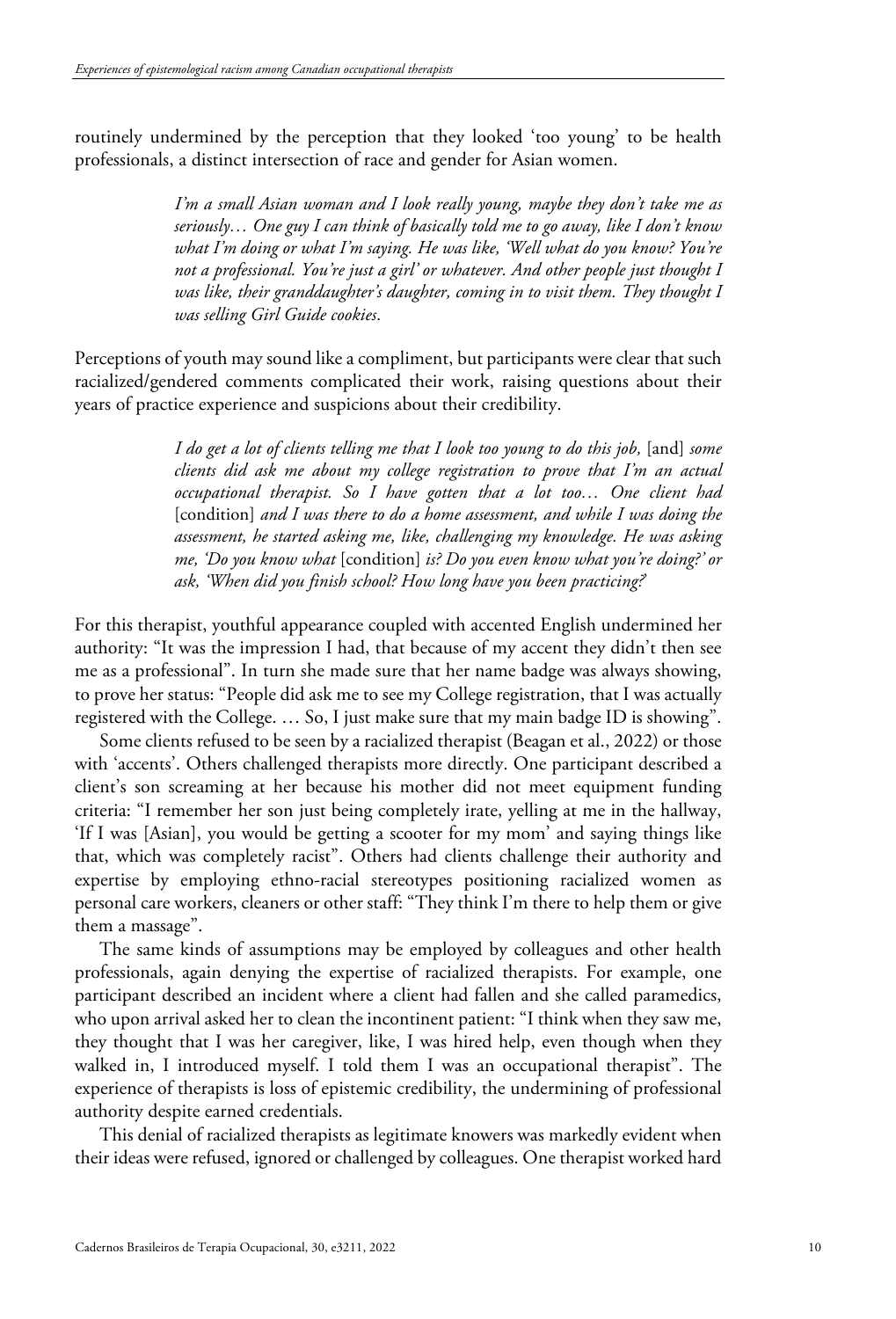to always present her ideas through the lens of evidence-based practice, yet was still dismissed.

> *One of the consequences of being racialized, and also a woman, is that I feel like my opinion isn't taken into consideration*. … [So] *I'll talk about the evidence, instead of talking about my personal opinions. … say things in a way that will be perceived by others as valid*.

She noted that even when she researched initiatives, and brought solid evidence to the team, changes were rarely implemented. Another therapist observed that her ideas only got taken up when expressed by someone else:

> *Sometimes I feel that my ideas, depending on the audience, are not taken seriously. …* [I may offer] *an idea about something then even in that meeting, it would be dismissed and another person would take up that same idea that had been dismissed and they would say Wow!* [laughs] *I used to keep quiet and then* [started saying], *'Isn't that what I've just said?*'

She also noted that colleagues would consult her, then present her ideas as their own.

Finally, one participant who had been delivering educational events in her area of practice, naming the impact of systemic racism, was directly challenged by a colleague.

> *One of the psychologists didn't like what I had to say, which was just a manifestation of the systemic racism, so much so that she actually wrote a letter to my College. Now I'm under investigation because she couldn't agree to disagree… She didn't see someone with twenty years experience and a graduate student, and all this knowledge personally and professionally, even though that's what I presented myself as. Instead, she saw an ignorant Black woman, and wanted to shut me down.*

These narratives paint a picture in which seeing a racialized person – perhaps especially a *woman* of colour – in a position of authority may be cognitively dissonant, their expertise subject to invalidation.

# **Epistemological misfits**

This dissonance, this construction of racialized therapists as less than authoritative, may be grounded in the professional dominance of white Western epistemologies (Grenier, 2020), which subjugates and invalidates other ways of knowing. At the level of epistemologies (what counts as valid knowledge), participants described a profession steeped in whiteness and Western ways of knowing, which leaves other worldviews, other lived experiences, not fitting easily. It may result in struggle for those who are constructed as 'misfits', leaving them feeling at their core that their worldviews and epistemologies do not belong.

Participants suggested that assessments and interventions too often rely on normative cultural expectations, pathologizing other cultural patterns and understandings. For example, one Asian therapist spoke about the importance of hanging onto possessions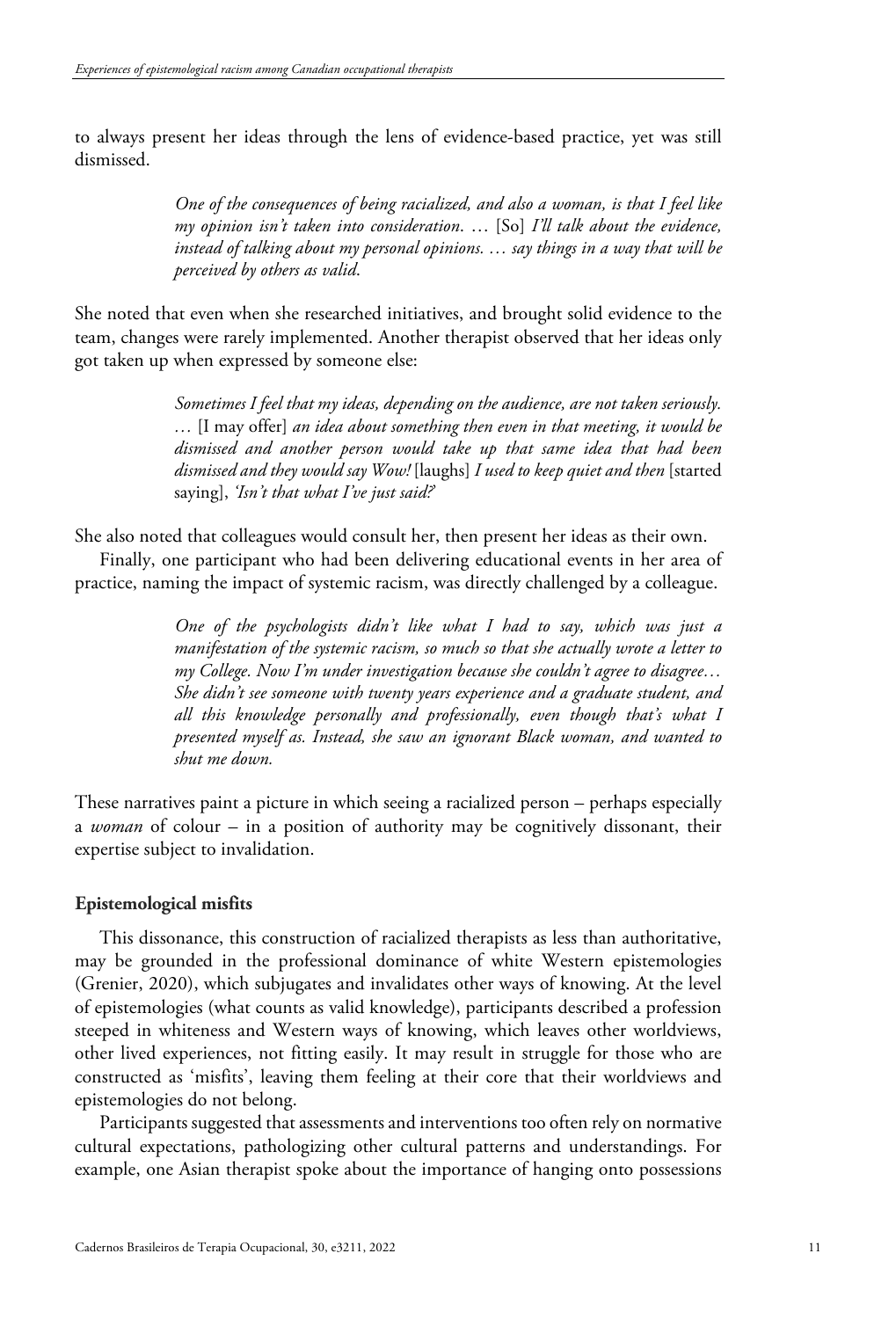for Asian immigrants who had lived through war and displacement; She frequently had to explain this to white Western therapists who misunderstand this as hoarding. Participants argued that white Western epistemologies also infused approaches to charting, documenting, and codes of ethics.

The ethical stance against gift-giving between clients and therapists was raised several times, as completely violating the norms of many cultures. A Latina therapist, for example, had watched her father – a physician – being given gifts in exchange for his services. She personally endorsed this practice, but it contradicted professional ethics, leaving her conflicted when clients offered her gifts in gratitude.

> *Sometimes I say the College doesn't allow me to do that. But I don't think it's a moral dilemma. I think it's just the nature of the culture where they don't really see boundaries with professionals and clients … they want to offer me gifts and they think that it's okay to do that. It's normal. And like to meet with my husband and come over to their house for dinner for another time, just to chitchat. I don't see that as a weird thing* [laugh].

The very notion of professional boundaries reinforces Western ideas of hierarchy and authority, ideas incomprehensible in many cultures. As one participant pointed out, professional codes of ethics employ "a very reductive version of power dynamics" ignoring oppression, and thus the possibility that "the clinician could be the vulnerable one, in a therapist/client dynamic".

Some participants commented that the entire approach to practice they had learned in school failed to take racism into account: "It's like, depression is a thing, but let's not talk about how racism might be contributing to that in any way. Let's not factor that into the equation… It's just not a part of the conversation". This therapist went on to say, "Any kind of discrimination at all, including the ones that can come from being a visible minority, is simply not taken into consideration, with any of the evaluations, any of the interventions that we learn in school". She continually researched alternative assessments, and had developed her own approach to doing "a cultural map" with every client. She advised students to keep searching for tools appropriate for racialized communities, saying, "Don't forget when you graduate, you will need to take that into consideration and no one will tell you how. It'll be all on you. Just like it's all on me". Individual therapists and students are left trying to circumvent systemic problems.

Several participants said they never really fit in occupational therapy as a profession: "Do I feel I fit in? Probably, to be honest with you, most of the time I don't". When asked how her own values and worldviews fit with those of the profession, one participant said this is "actually a question I'm trying to answer!" She felt increasingly disenchanted with the theories and frameworks of the profession, and through social media connections with other racialized therapists was "really trying to think more critically about decolonizing our understanding of occupational therapy". Another therapist argued her ways of being in the world were seen as simply 'wrong' for the professional context: "My epistemologies were not at all valorized, my way of doing things, my emotionality when I express myself – like all of that was not valorized. In fact, it was put down". She identified this as epistemic injustice, wherein people are routinely judged from within a paradigm that clashes with their own.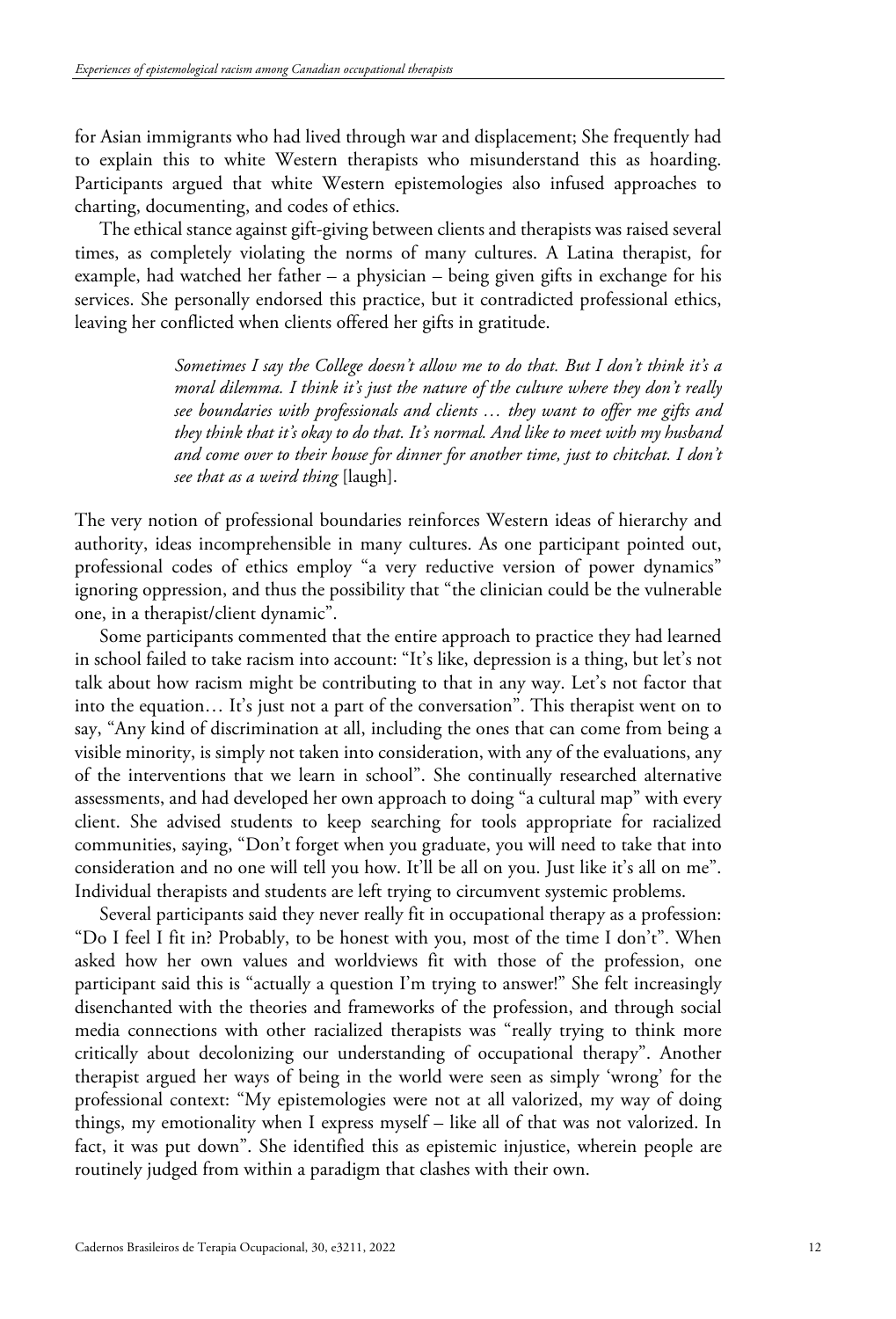Finally, one therapist suggested that her expertise may be considered a fit for some jobs and not others, curtailing her professional options.

> *I think in the community,* [Asian identity] *helps… there's people who are of similar background as me… But when applying to bigger companies, I think there are certain barriers in that maybe the culture of their current work environment, they're not sure if I would fit in… Maybe is it because I'm Asian? Or because they have certain assumptions about me? Is this why they're not willing to hire me?... I don't look like their other OTs*.

While some therapists felt a greater sense of belonging when working with their own communities, one also pointed out working in community means clients may feel "more entitled to treat you with disrespect" in their own home, and therapists have few, if any, colleagues for support. Thus epistemic racism may position some therapists as only suited to a narrow range of job possibilities, their social identities valued while their status as knowers, their expertise, is invalidated.

# **Professional assimilation/resistance: a constrained choice**

In the face of epistemic racism, one of the few options available to racialized therapists is to assimilate to professional expectations grounded in white, Northern/Western notions of 'professionalism' and respectability. As Kubota (2020, p. 713) has noted, "[...] epistemological racism excludes us [racialized peoples] from and simultaneously assimilates us into the dominant white knowledge". For example, at a more superficial level, participants spoke of taking up yoga, or going to Starbucks, or lunching at a "burger joint" instead of a place they preferred, in order to fit in with colleagues. Some always ensured they were dressed in business attire, lest their professional credibility be questioned. If 'looking professional' is defined through whiteness, racialized therapists may work to fit that image: "I always felt like I look unprofessional if my hair was not straight… I've spent quite a bit of time straightening my hair".

More fundamentally, some participants altered their ways of being in order to fit in with (white, Western/Northern) professional expectations. One therapist termed this "a politics of respectability," wherein people from non-dominant groups get defined as "too" much: "You are a little *too* emotional, hysterical, rude, whoever decided what rude was, assertive, whatever." For one participant, this meant carefully constraining any mention of spirituality, despite the fact that it is ostensibly central to occupational therapy, and a key part of her ethno-racial identity. To fit in to the profession she needed to silence part of herself: "Spirituality is an occupation that a lot of people don't like to talk about. And I found it really hard to completely cut that part of me off." She even found she altered her tone of voice and intonation in work contexts: "That was another thing that I had to shift and change. When I'm passionate about something, … this is what I actually sound like when I'm talking at home. But… if I talk like this, [people] get intimidated." She went on to say: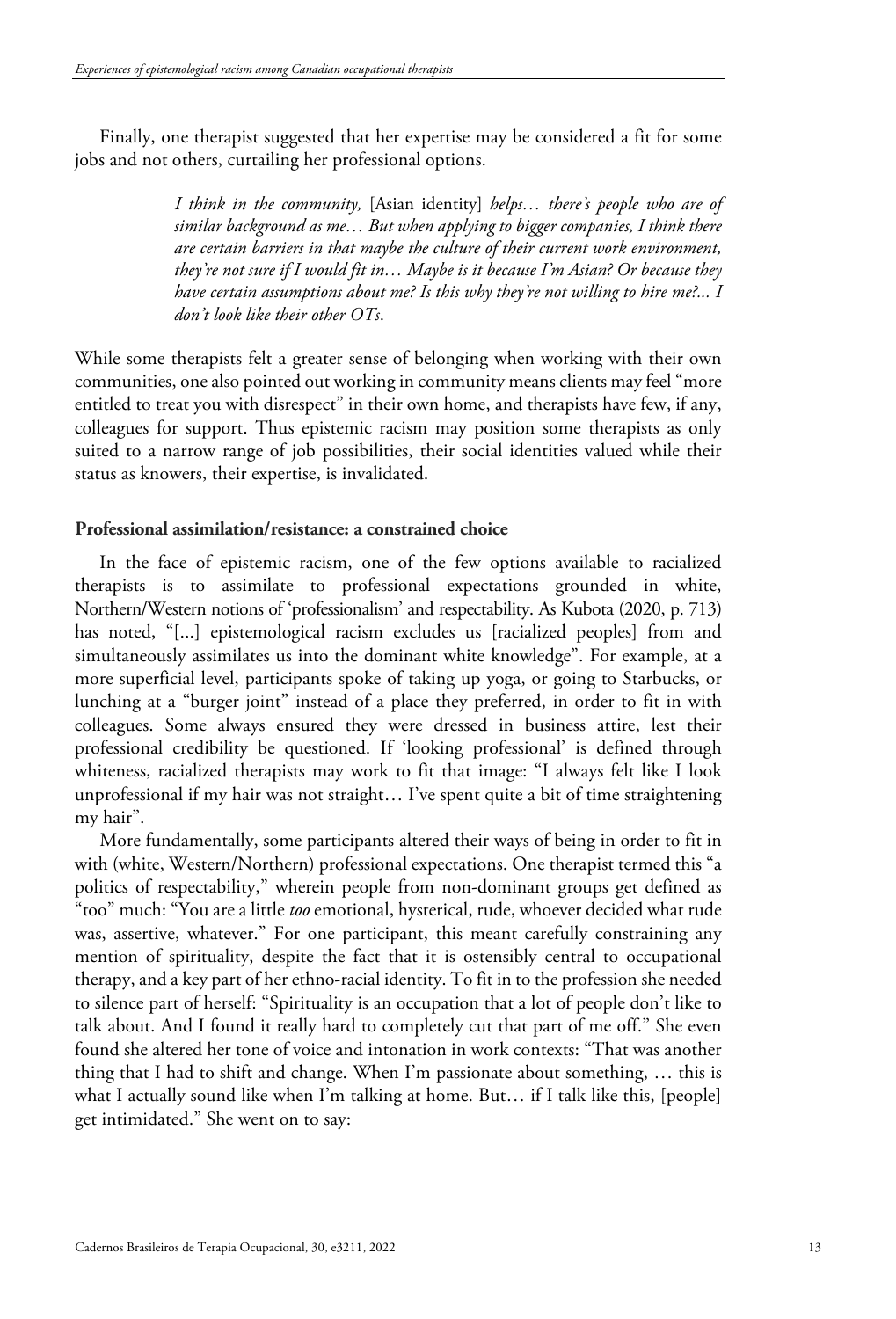*They just decide that I'm either angry, intimidating or closed off. And it's something that I've noticed colleagues like myself face time and time again… The piece around being intimidating and having to speak softer in a certain way… I think that I've had to do that quite a bit more in all aspects of my speech and nonverbals which is, I think, when it becomes a little problematic. Like, when your family says they don't recognize you when you're speaking to someone at work, that's a telltale sign that that's probably a problem*.

This was echoed by another therapist who said it is not okay for her to express emotions with white colleagues. She described venting annoyance about something personal in the staff room one day, and having colleagues try to calm her down:

> *I was tense and angry and letting them know how frustrated I was with that experience. And their first response was 'Calm down'… in the white community, I'm not allowed to get angry. I'm not allowed to express my feelings in a way that feels comfortable for me, because they're getting uncomfortable… So I don't get to be myself when I'm in a room of white people*.

She stated that she is always more reserved with white people, and only in Black community can she be fully herself: "That's what it is all the time… I've got to bend myself in a pretzel, to make sure that *they* don't feel uncomfortable." All three Black participants raised the angry Black woman stereotype as something employed to contain, curtail, silence them.

When expectations of professionalism are rooted in whiteness, part of assimilating entails constantly proving yourself as good as or better than others. Virtually all participants stated that they thought they had to work twice as hard to earn the same respect and status as their colleagues:

> *I've had to work much harder than other colleagues, to be awarded the same kind of respect. In all fairness, I think now I'm at the point where I do have even more respect than my colleagues. So I think I have managed to exceed the 'proving myself' expectation. But I've had to sacrifice time with my family for it. You know, I've done many years of studying and working, instead of just clocking out at the end of the day and relaxing with my family and friends… I would say it hasn't promoted a lot of balance and self care* [laugh].

All participants agreed remaining connected to community is critical, providing a counterpoint to the pressures of professional assimilation: "You need your people. You need to find spaces where … you're not modulating your performance; where you're just you and who you are is not just good enough, it's awesome".

Even when choosing to challenge racism directly, participants had to make their resistance 'palatable' or they would not be heard. Professional respectability may demand a very careful approach to expressing resistance. One therapist said, "I'm still in a place where I feel like I have to compromise myself", yet was increasingly speaking out against racism, despite possible risks: "I'm going to look like the trouble maker, right? And that's how I'll be scapegoated". Another therapist noted that 'the angry Black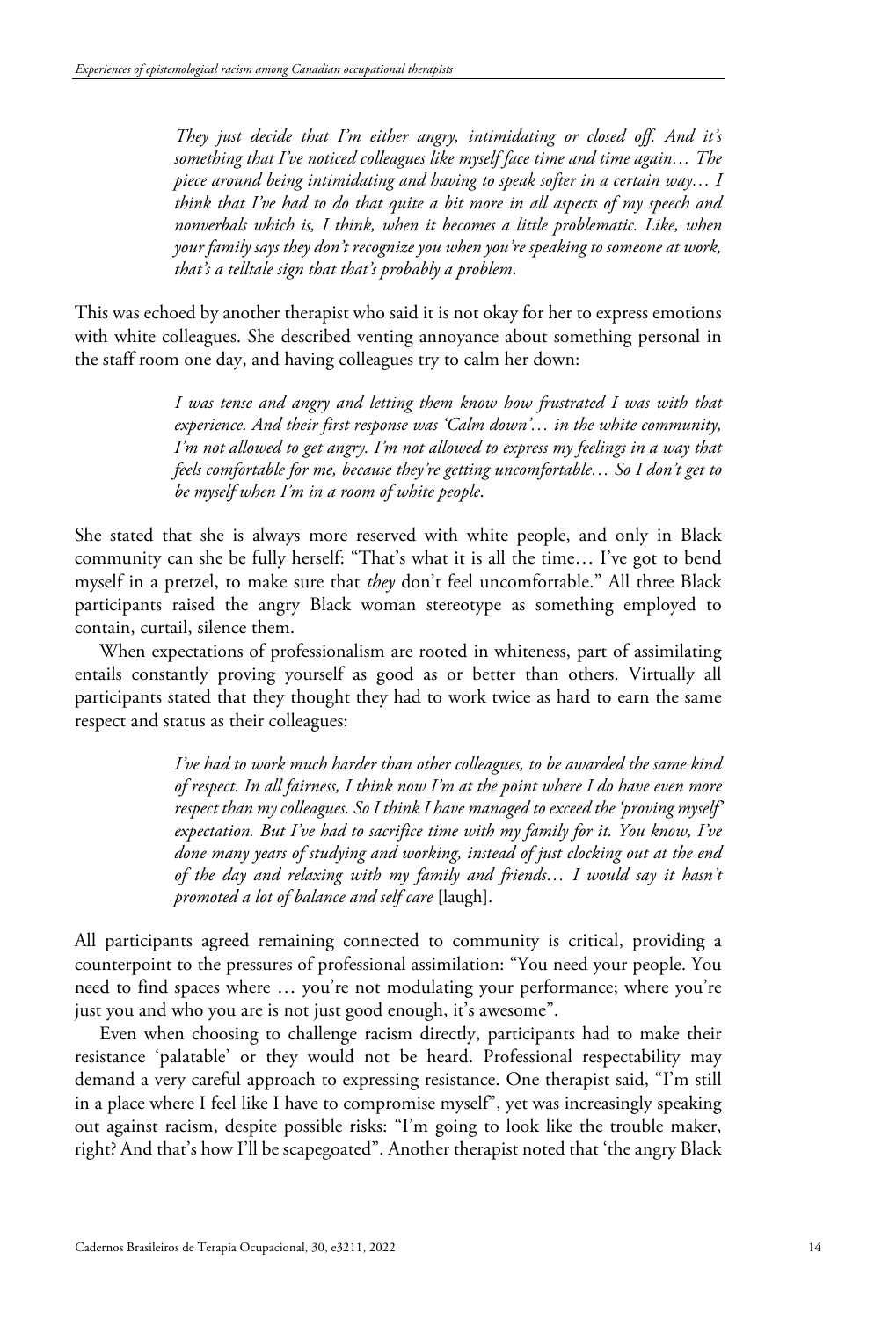woman' stereotype was always available as a way to dismiss or delegitimize her analysis of racism:

> *I've had a friend tell me, 'Well, if you're going to talk about racism, it depends how you bring it up. If you bring it up all angry and things, then it's normal that no one would want to listen.' … There's a lot of rules. Like, I can't talk about it all the time. I have to be careful how I talk about it. Everybody needs to still be comfortable around the topic and if they're not comfortable, then I have to drop it* [laugh].

White Western/Northern notions of how 'professional' is embodied, of what it means to enact professional respectability, shape even the ways racialized therapists are expected to talk about racism.

# **Discussion**

### **Experiencing epistemic racism and credibility deficits**

When the assessments, theories, models and frameworks taught, learned and practiced in occupational therapy encompass only white, Western/Northern worldviews, this embodies and enacts epistemic racism, or white supremacy (Santos & Spesny, 2016; Grenier, 2020; Córdoba, 2020; Silvestrini et al., 2019; Algado, 2016). Epistemic racism is evident at all levels in the participants' accounts – what counts as knowledge, the rules for assessing knowledge claims, who can be a knower, what can legitimately be known, and how knowledge can be spoken or conveyed. Professions are by definition bounded by epistemological claims. Each profession bases its practice on a body of knowledge which can be demarcated as fairly exclusive, using accredited formal educational programs to convey its knowledge and skills (Gorman & Sandefur, 2011). Professions claim jurisdiction over particular aspects of human experience through exclusive knowledge and action claims, establishing the grounds for granting power and authority to professional expertise.

Client refusals to work with racialized therapists, demands that therapists prove professional status by showing their College registration, direct challenges by students – these are messages of a "credibility deficit" (Dotson, 2012, p. 27), a (coded) insistence that the knowledge claims upon which professional authority is granted do not extend to certain kinds (colours) of knowers, or epistemic agents. When the ideas of a racialized therapist remain unheard until spoken by a white colleague; when ideas are presented by others as their own; when suggestions must be backed by independent research or be ignored – this is epistemic racism. The reported absence of racialized people in management positions and faculty roles, even in large multicultural cities, suggests people of colour may not be constituted as legitimate knowers, legitimate authorities.

The professional authority of virtually every participant was undermined, repeatedly. In this way, the power relations of racism (and arguably sexism) operate through epistemic injustice to position these racialized therapists as "less than competent knowers (Pohlhaus Junior, 2017, p. 17). In many instances racism intersected with other forms of oppression, including sexism, ageism, and ethnocentrism; youth, gender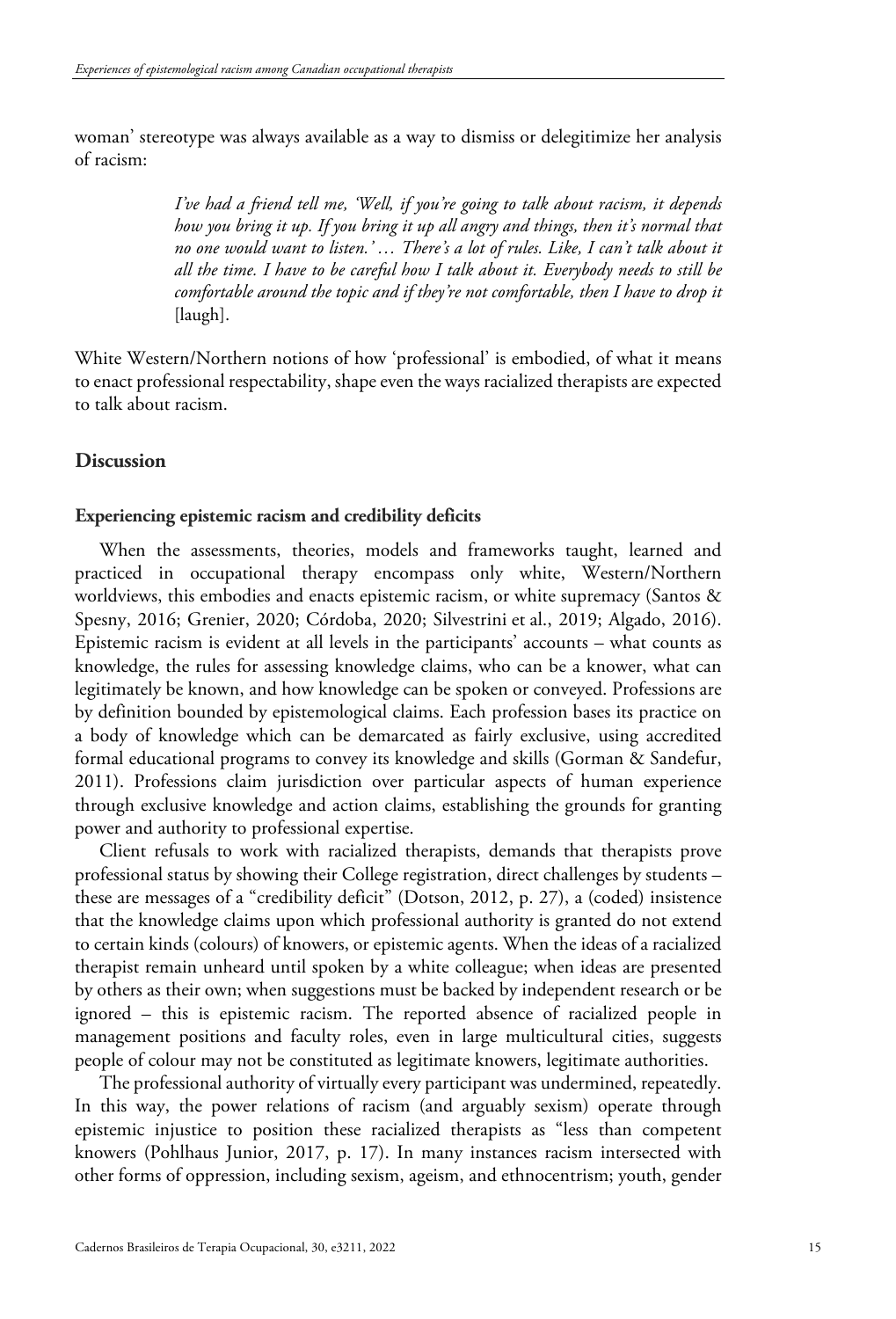and religion were also employed to dismiss credibility. Participants were 'too young,' 'too angry,' 'too accented,' 'too emotional'; they were exceeding their scope of practice; they were required to defend their teaching to students; they had to prove themselves good enough, relentlessly. Ideas were both ignored and appropriated. Even the dismissals of authority employed available racist stereotypes: Asian women as demure and subordinate, Black women as angry or over-emotional. Pohlhaus Junior (2017, p. 21) argues that the omni-presence of "pernicious stereotypes… adds to the cognitive labor of those stereotyped in ways that can impede their epistemic activity in comparison to those who are not perniciously stereotyped and so do not need to engage in such additional epistemic labor". In other words, racialized therapists must constantly work against stereotypes that deny them credibility as knowers, as legitimate professionals.

## **Assimilation and resistance**

In that context a dominant way of coping with epistemic racism is assimilation to (white, Northern/Western) professional expectations. Tame your hair, change your style of dress, alter your hobbies, tone down your anger, modify your tone of voice – these are survival strategies when racialized therapists are excluded from legitimate embodiment of professional authority. As Santos (2014, p. 244) has argued, in situations of epistemological dominance, "many alternatives are left out: alternative types of agents other than docile bodies and strangers, alternative knowledges". So participants take on the extra work, practicing as dictated by their (white) profession, while finding other ways to connect with clients, researching other ways to do their jobs. They do the work, sometimes working twice as hard to earn equal respect, struggling to see how the values and beliefs of the profession fit with their own. They may feel marginalized in their profession, never having a sense of belonging, or fitting, despite bending themselves "into pretzels" to accommodate normative expectations. When racialized therapists instead (or additionally) choose to confront racism, they must do so in very particular ways, ways that carry epistemic privilege and professional approval, or they will be dismissed as loud, angry, emotional, incompetent – ultimately, unprofessional. Again, to cite Santos (2014, p. 326) "Knowledge diversity is not limited to the content and kind of its privileged intervention in social reality. It includes as well the ways in which it is formulated, expressed, and communicated. Our participants strived to communicate in the 'right' ways, the legitimated ways, to minimize epistemic racism, garnering themselves the status of legitimate knowers.

It is difficult to imagine increasing numbers of racialized occupational therapists as an appropriate solution: should *more* people endure such struggles? Yet keeping in mind that participants often found themselves 'the only one' in a sea of whiteness, and keeping in mind the importance of community spaces where your very self and your ways of knowing are considered credible, building a critical mass of racialized therapists has more radical potential. Minimally, it begins to undermine the physical whiteness of the profession, holding potential for creating an epistemic shift.

Philosophers Fricker (2007) and Dotson (2012) identify three forms of epistemic injustice. In the most basic (testimonial injustice), a person's credibility as knower is undermined by prejudice, such as racism. This may take indirect forms, such as accusing the knower of not understanding, not being objective, or being unprofessional. It was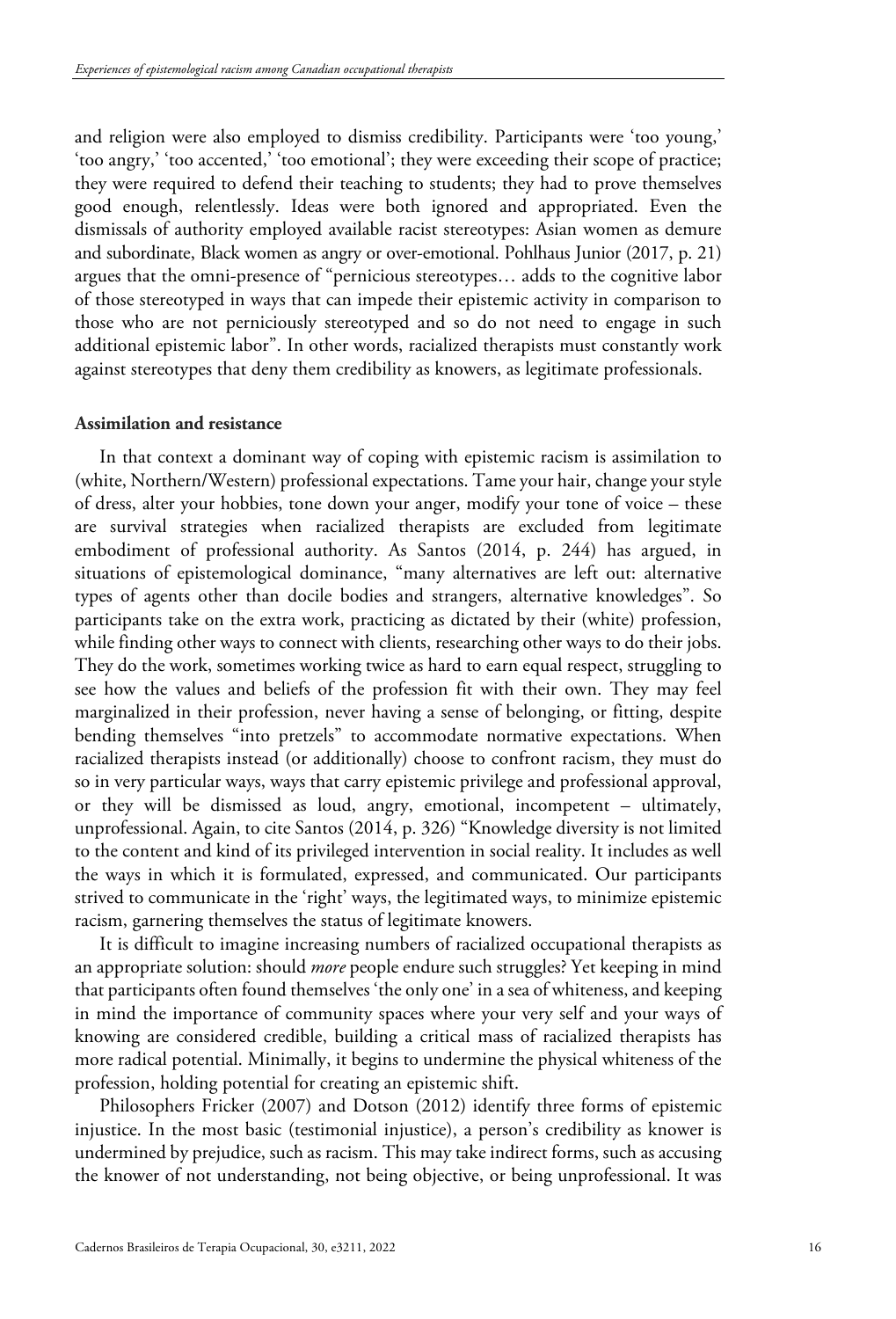clearly evident in our study, with racialized therapists being undermined as valid authorities. More complexly, 'hermeneutical injustice' occurs when as a culture, we lack the epistemological resources to make sense of a marginalized person's experiences in their own terms. Available discourses, ideas, concepts, language are lacking, unable to encompass experiences outside the dominant mainstream. Neither speaker nor hearer has the concepts to capture a subordinated reality. Yet Dotson (2012) adds the notion of 'contributory injustice,' which insists that alternative epistemologies *always* exist, circulated among members of oppressed communities. Thus, not seeing any way to make sense of a divergent reality (in dominant discourses) is *willful* ignorance, relegating alternatives to invisibility. The frameworks employed within non-dominant groups get no uptake.

This framework has lessons for occupational therapy. It certainly echoes the critiques raised by therapy communities from the Global South, who have sustained a discourse of the need for occupational therapy to engage in socially transformative praxis (e.g. Farias & Lopes, 2020). It is possible that peer support, mentoring, communities of practice, and increased recruitment of racialized therapists and faculty, plus movement of racialized therapists into management positions, could begin to establish greater epistemological multiplicity, the surfacing and legitimizing of non-white, non-Western epistemologies. But the power of assimilating forces was also strongly apparent in our study. As a profession, occupational therapy in the North may be poised at a juncture: 1. strenuously pursue the knowledge claims of 'objective' Western/Northern science, emphasizing professional neutrality while striving to align ever more fully with biomedical and clinical epistemologies, or 2. uphold professed commitments to social justice, making space for epistemological multiplicity, inviting alternative ways of knowing and being that surface subordinated knowledges and value marginalized therapists. We recognize this poses significant challenges, but the latter may help the profession move further toward decolonizing and disrupting white supremacy. It also requires a complete rethinking of the profession and its institutions (see also Melo et al., 2020; Córdoba, 2020; Silvestrini et al., 2019).

"The consequence [of Eurocentric epistemological dominance] is that everything that is not this way of understanding the world is left out, denied, as a zone of not being" (Córdoba, 2020, p. 1370). Critical reflexivity demands that members of the occupational therapy profession in Canada become more critically aware of our epistemological practices (see Kubota, 2020), something distinctly challenging in institutional contexts mired in neoliberal individualism (Santos & Spesny, 2016; Córdoba, 2020; Algado, 2016). This includes attention to gaps, or "produced absences" (Santos, 2014, p 249). Whose ideas, whose knowledges do we employ, promote? Whose do we dismiss, ignore, fail to take up or teach? What counts as legitimate knowledge? On what bases? Who is positioned as a legitimate knower, and on what bases? These are not new questions, they have been advanced by racialized, Indigenous and other scholars for some time now (e.g. Santos & Spesny, 2016; Gerlach, 2018; Gibson, 2020; Córdoba, 2020; Hunter & Pride, 2021; Iwama, 2003; Silvestrini et al., 2019; White & Beagan, 2020). But they take on ever-increasing urgency as occupational therapy increasingly attends to 'diversifying' the profession, bringing in more and more people who will be expected to assimilate and conform to epistemic whiteness, and who may seldom be granted full professional authority.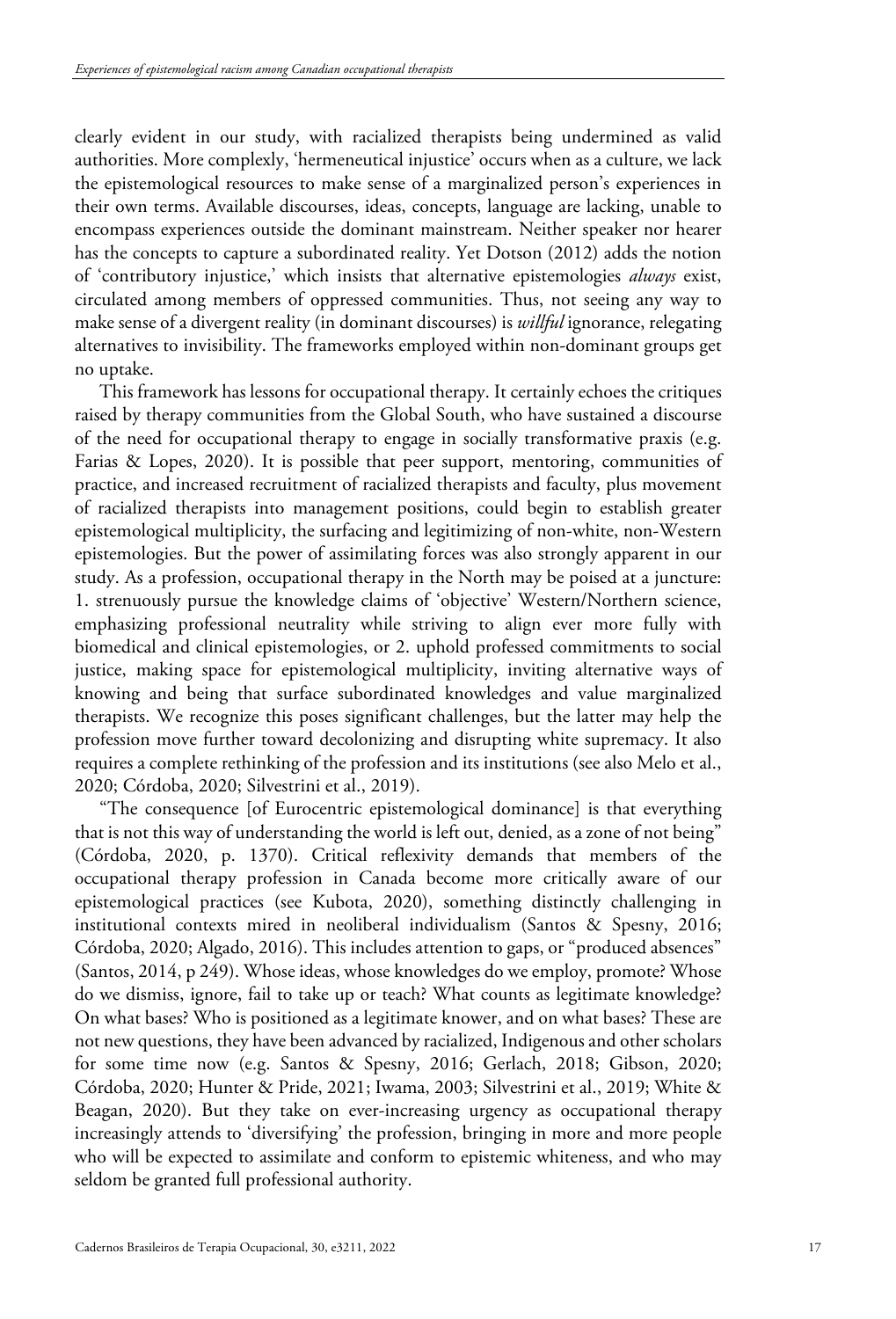# **Conclusion**

Epistemic racism establishes some knowers and knowledge systems as legitimate, invalidating all others. It is a mechanism through which the knowledge claims, expertise, authority and professional identity of racialized occupational therapists are undermined. The consequence – that racialized therapists are rendered 'misfits' in the profession – demands of them assimilation to normative expectations and epistemologies, or resistance. Both carry unacceptable costs for those therapists. Occupational therapy has the possibility of embracing epistemological multiplicity, strongly supporting subordinated knowledges and ways of knowing, plus the authority of racialized knowers. This, along with ensuring racialized therapists move into leadership positions, is a step toward disrupting systemic racism and the culture of whiteness within the profession.

# **Acknowledgements**

Our gratitude to the participants, and the rest of the research team: Josephine Etowa, Debbie Martin, Anna MacLeod, Michelle Owen, Doris Kukuru, Shayla McMillan.

# **References**

Ahmed, S. (2006). *Queer phenomenology: Orientations, objects, others.* Durham: Duke University Press.

- Algado, S. S. (2016). Terapia ocupacional, cultura y diversidad. *Cadernos de Terapia Ocupacional da UFSCar*, *24*(1), 163-171[. http://dx.doi.org/10.4322/0104-4931.ctoRE0677.](https://doi.org/10.4322/0104-4931.ctoRE0677)
- Almeida, S. (2015). Race-based epistemologies: the role of race and dominance in knowledge production. *Wagadu: a Journal of Transnational Women's & Gender Studies*, *13*, 79-105.
- Beagan, B. L., & Chacala, A. (2012). Culture and diversity among occupational therapists in Ireland: when the therapist is the 'Diverse' One. *British Journal of Occupational Therapy*, *75*(3), 144-151. [http://dx.doi.org/10.4276/030802212X13311219571828.](https://doi.org/10.4276/030802212X13311219571828)
- Beagan, B. L., Sibbald, K. R., Bizzeth, S. R., & Pride, T. M. (2022). Systemic racism in Canadian occupational therapy: A qualitative study with therapists. *Canadian Journal of Occupational Therapy*, *89*, 51-61. http://dx.doi.org:10.1177/00084174211066676.
- Birt, L., Scott, S., Cavers, D., Campbell, C., & Walter, F. (2016). Member checking: A tool to enhance trustworthiness or merely a nod to validation? *Qualitative Health Research*, *26*(13), 1802-1811. [http://dx.doi.org/10.1177/1049732316654870.](https://doi.org/10.1177/1049732316654870)
- Bonilla-Silva, E. (2006). *Racism without racists: color blind racism and the persistence of racial inequality in the United States.* New York: Rowman & Littlefield.
- Braun, V., & Clarke, V. (2021). To saturate or not to saturate? Questioning data saturation as a useful concept for thematic analysis and sample-size rationales. *Qualitative Research in Sport, Exercise and Health*, *13*(2), 201-216. [http://dx.doi.org/10.1080/2159676X.2019.1704846.](https://doi.org/10.1080/2159676X.2019.1704846)
- Canadian Association of Occupational Therapists CAOT. (2020). *No silence in the face of inequality and injustice.* Retrieved in 2021, November 19, from https://www.caot.ca/document/7299
- Collins, P. H. (2000). *Black feminist thought: knowledge, consciousness, and the politics of empowerment.* New York: Routledge.
- Córdoba, A. G. (2020). About new forms of colonization in occupational therapy: reflections on the idea of Occupational Justice from a critical-political philosophy perspective. *Cadernos Brasileiros de Terapia Ocupacional*, *28*(4), 1365-1381. [http://dx.doi.org/10.4322/2526-8910.ctoARF2175.](https://doi.org/10.4322/2526-8910.ctoARF2175)
- DiAngelo, R. (2017, June 30). *No, I won't stop saying 'white supremacy'.* Retrieved in 2021, November 19, from https://www.yesmagazine.org/people-power/no-i-wont-stop-saying-white-supremacy-20170630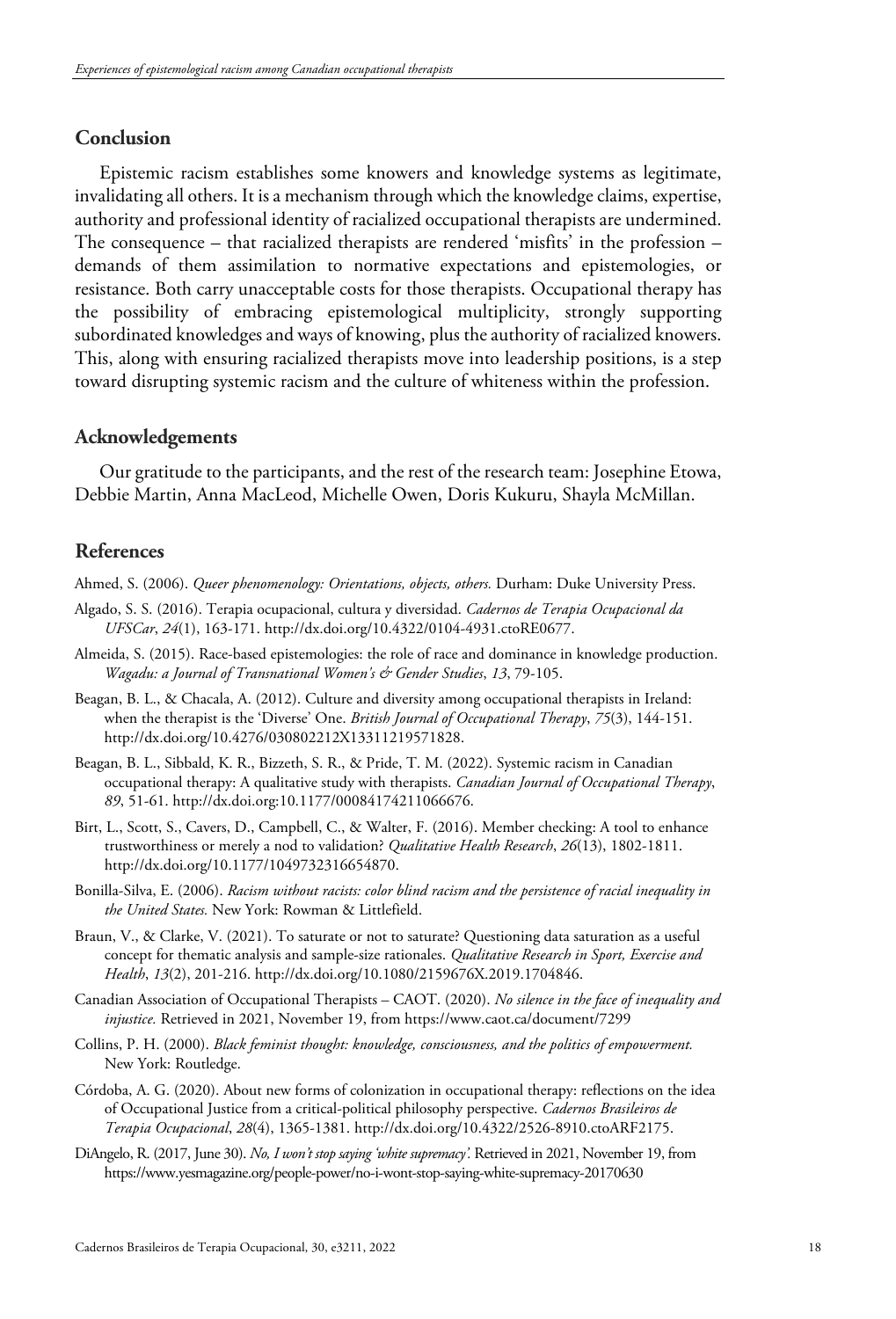- Dörfler, V., & Stierand, M. (2020). Bracketing: a phenomenological theory applied through transpersonal reflexivity. *Journal of Organizational Change Management*, *34*(1), 778-793. http://dx.doi.org/10.1108/JOCM-12-2019-0393.
- Dotson, K. (2012). A cautionary tale: on limiting epistemic oppression. *Frontiers*, *33*(1), 24-47. [http://dx.doi.org/10.5250/fronjwomestud.33.1.0024.](https://doi.org/10.5250/fronjwomestud.33.1.0024)
- Dotson, K. (2014). Conceptualizing epistemic oppression. *Social Epistemology: a Journal of Knowledge, Culture and Policy*, *28*(2), 115-138. [http://dx.doi.org/10.1080/02691728.2013.782585.](https://doi.org/10.1080/02691728.2013.782585)
- Farias, M. N., & Lopes, R. E. (2020). Social occupational therapy: formulations by Freirian references. *Cadernos Brasileiros de Terapia Ocupacional*, *28*(4), 1346-1356. [http://dx.doi.org/10.4322/2526-](https://doi.org/10.4322/2526-8910.ctoEN1970) [8910.ctoEN1970.](https://doi.org/10.4322/2526-8910.ctoEN1970)
- Fricker, M. (2007). *Epistemic injustice: Power and the ethics of knowing.* New York: Oxford University Press. [http://dx.doi.org/10.1093/acprof:oso/9780198237907.001.0001.](https://doi.org/10.1093/acprof:oso/9780198237907.001.0001)
- Gerlach, A. (2018). *Exploring socially-responsive approaches to children's rehabilitation with Indigenous communities, families, and children.* Canada: NCCAH.
- Gerlach, A., Browne, A., & Suto, M. (2014). A critical reframing of play in relation to Indigenous children in Canada. *Journal of Occupational Science*, *21*(3), 243-258[. http://dx.doi.org/10.1080/14427591.2014.908818.](https://doi.org/10.1080/14427591.2014.908818)
- Gibson, C. (2020). When the river runs dry: Leadership, decolonisation and healing in occupational therapy. *New Zealand Journal of Occupational Therapy*, *67*(1), 11-20.
- Gorman, E. H., & Sandefur, R. L. (2011). "Golden age," quiescence, and revival: how the sociology of professions became the study of knowledge-based work. *Work and Occupations*, *38*(3), 275-302. [http://dx.doi.org/10.1177/0730888411417565.](https://doi.org/10.1177/0730888411417565)
- Grenier, M. L. (2020). Cultural competency and the reproduction of White supremacy in occupational therapy education. *Health Education Journal*, *79*(6), 633-644. [http://dx.doi.org/10.1177/0017896920902515.](https://doi.org/10.1177/0017896920902515)
- Guest, G., Bunce, A., & Johnson, L. (2006). How many interviews are enough? An experiment with Data Saturation and variability. *Field Methods*, *18*(1), 59-82[. http://dx.doi.org/10.1177/1525822X05279903.](https://doi.org/10.1177/1525822X05279903)
- Hammell, K. W. (2011). Resisting theoretical imperialism in the disciplines of occupational science and occupational therapy. *British Journal of Occupational Therapy*, *74*(1), 27-33. [http://dx.doi.org/10.4276/030802211X12947686093602.](https://doi.org/10.4276/030802211X12947686093602)
- Hammell, K. W. (2015). Respecting global wisdom: enhancing the cultural relevance of occupational therapy's theoretical base. *British Journal of Occupational Therapy*, *78*(11), 718-721. [http://dx.doi.org/10.1177/0308022614564170.](https://doi.org/10.1177/0308022614564170)
- Harding, S. (1993). Rethinking standpoint epistemology: What is "strong objectivity"? In L. Alcoff & E. Potter (Eds.), *Feminist Epistemologies* (pp. 49-82). New York: Routledge.
- Hunter, C., & Pride, T. (2021). Critiquing the Canadian Model of Client-Centered Enablement (CMCE) for Indigenous contexts. *Canadian Journal of Occupational Therapy*, *88*(4), 329. [http://dx.doi.org/10.1177/00084174211042960.](https://doi.org/10.1177/00084174211042960)
- Iwama, M. (2003). Toward culturally relevant epistemologies in occupational therapy. *The American Journal of Occupational Therapy*, *57*(5), 582-588. [http://dx.doi.org/10.5014/ajot.57.5.582.](https://doi.org/10.5014/ajot.57.5.582)
- Pohlhaus Junior, G. (2017). Varieties of epistemic injustice. In I. J. Kidd, J. Medina & G. Pohlhaus Junior (Eds.), *The Routledge handbook of epistemic injustice* (pp. 13-26). New York: Routledge.
- Kubota, R. (2020). Confronting epistemological racism, decolonizing scholarly knowledge: race and gender in applied linguistics. *Applied Linguistics*, *41*(5), 712-732[. http://dx.doi.org/10.1093/applin/amz033.](https://doi.org/10.1093/applin/amz033)
- LaChaud, Q. L. (2020). *Combatting epistemological racism: critical race participatory action research toward the promotion of faculty critical race conscience and transformative pedagogy* (Doctoral dissertation). University of Pittsburgh, Pittsburgh.
- Medina, J. (2017). Varieties of hermeneutical injustice. In I. J. Kidd, J. Medina & G. P. Júnior (Eds.), *The Routledge Handbook of Epistemic Injustice* (pp. 41-52). New York: Routledge. [http://dx.doi.org/10.4324/9781315212043-4.](https://doi.org/10.4324/9781315212043-4)